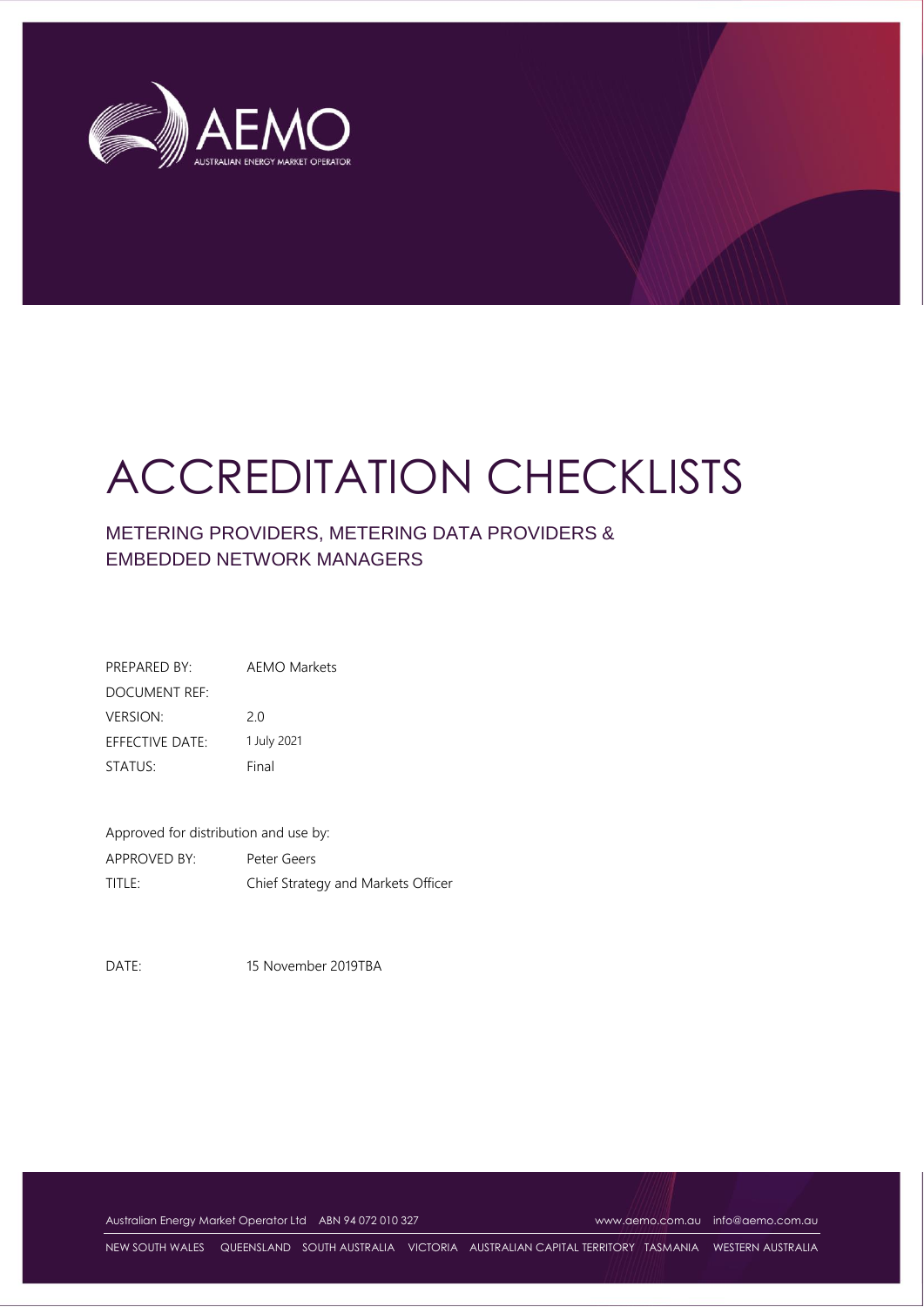

## **VERSION RELEASE HISTORY**

| Version | <b>Effective Date</b> | Summary of Changes                                                                                                                                                                                                                                                |
|---------|-----------------------|-------------------------------------------------------------------------------------------------------------------------------------------------------------------------------------------------------------------------------------------------------------------|
| 1.0     | 1 March 2017          | First Issue.                                                                                                                                                                                                                                                      |
| 2.0     | 1 July 2021           | Updated to incorporate amendments required for:<br>National Electricity Amendment (Five Minute Settlement) Rule 2017 No. 15,<br>$\bullet$<br>and<br>National Electricity Amendment (Global Settlement and Market<br>$\bullet$<br>Reconcilliation) Rule 2018 No 14 |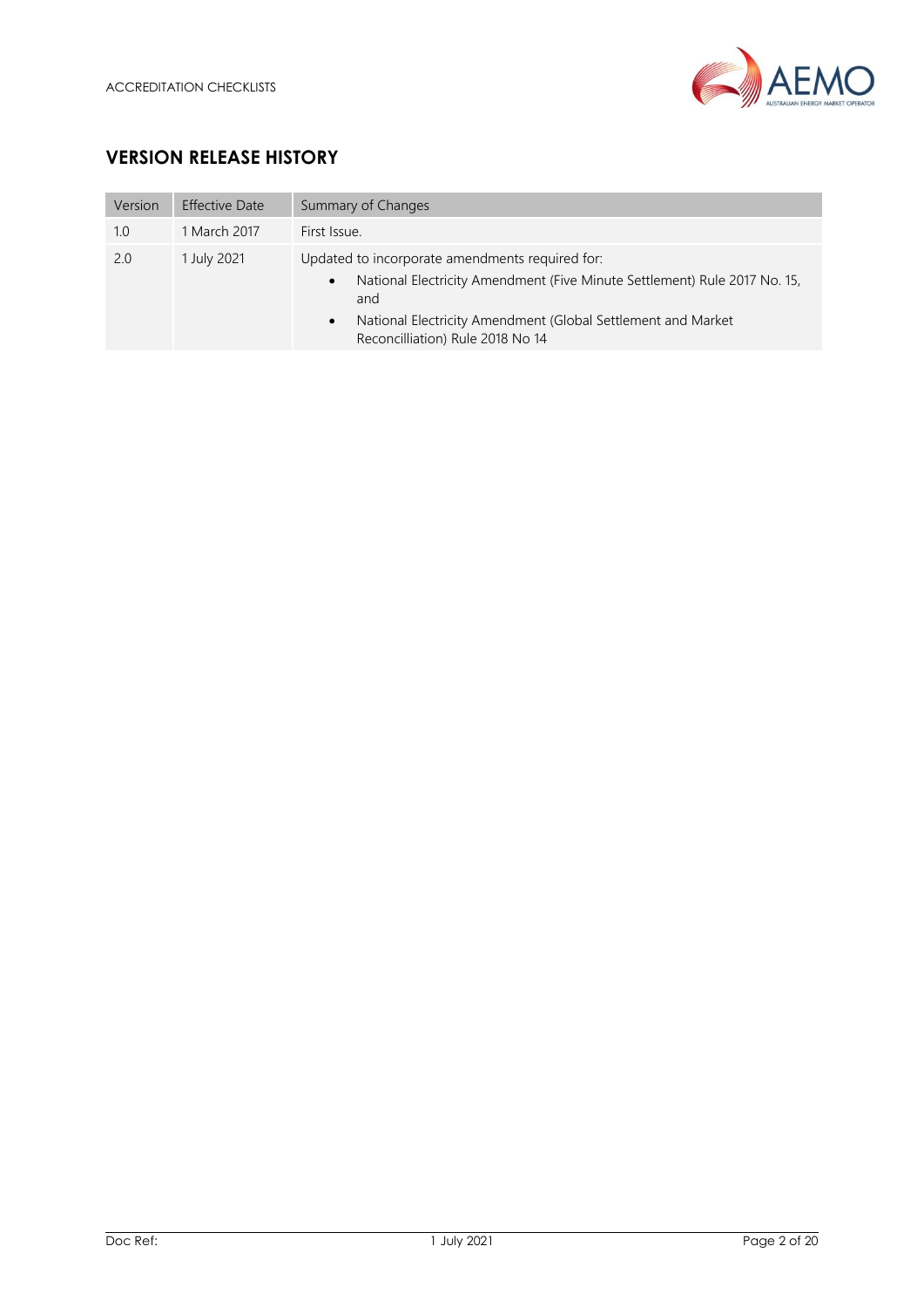

#### **CONTENTS**

| 1 <sub>1</sub> | <b>INTRODUCTION</b>      | 4  |
|----------------|--------------------------|----|
| 1.1.           | Purpose and Scope        | 4  |
| 1.2.           | Related AEMO Documents   | 4  |
| 2.             | ABOUT THE CHECKLISTS     | 5  |
| 3.             | <b>GENERAL CHECKLIST</b> | 6  |
| 4.             | MP CHECKLIST             | 10 |
| 5.             | MDP CHECKLIST            | 14 |
| 6.             | <b>ENM CHECKLIST</b>     | 19 |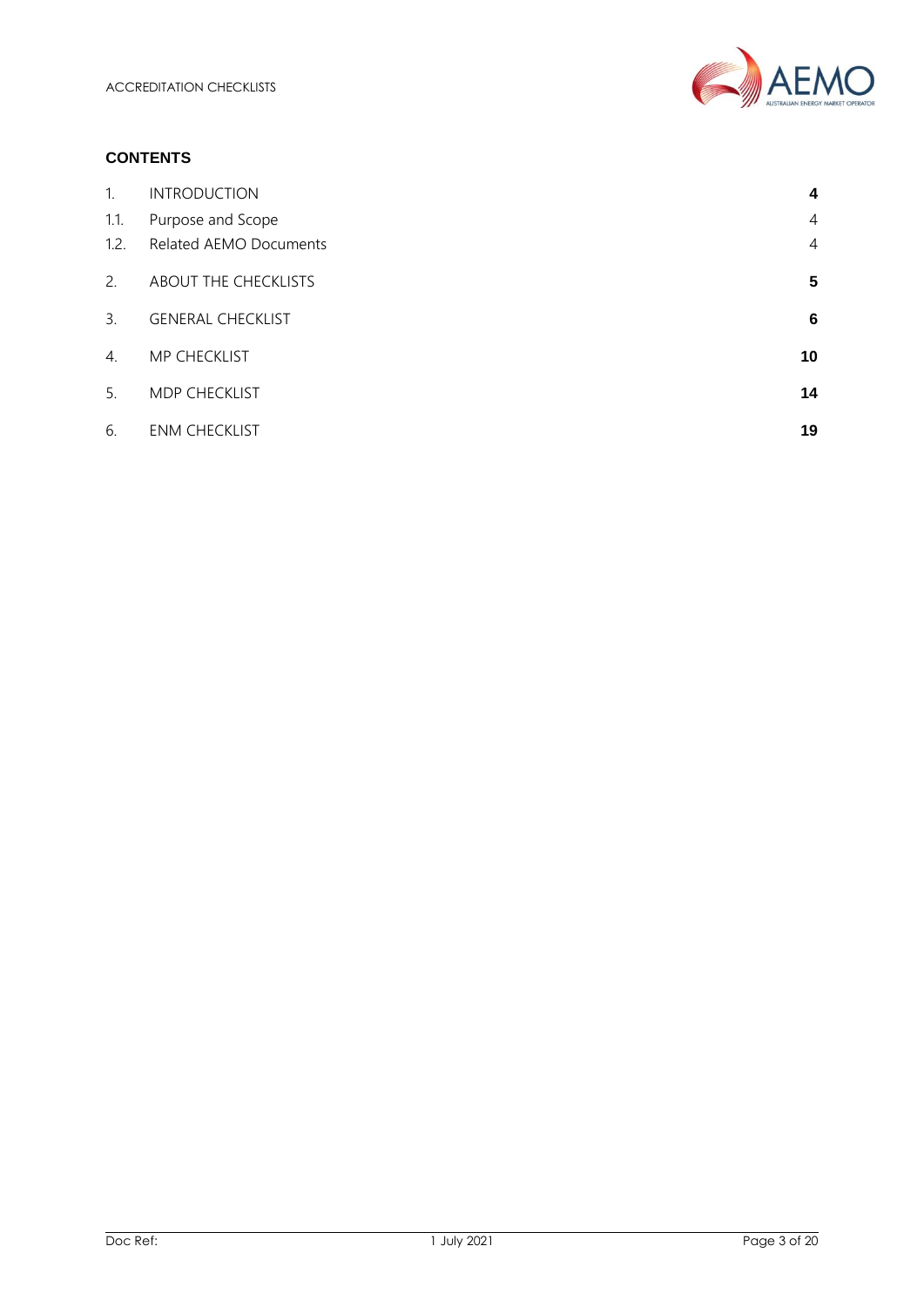

## <span id="page-3-0"></span>**1. INTRODUCTION**

#### <span id="page-3-1"></span>**1.1. Purpose and Scope**

This document contains the Accreditation Checklists for applicant MPs, MDPs and ENMs.

The Accreditation Checklists are questions the applicants are required to complete as part of the qualification process set out in the Qualification Procedure. They are intended to provide verification of what is required of a service provider through demonstration of systems, processes and procedures and allow AEMO to assess the applicant's qualification for the relevant role.

#### <span id="page-3-2"></span>**1.2. Related AEMO Documents**

| Title                                       | Location                                                                                                                                     |
|---------------------------------------------|----------------------------------------------------------------------------------------------------------------------------------------------|
| Default and Deregistration<br>Procedure     | https://www.aemo.com.au/Electricity/National-Electricity-Market-<br>NEM/Retail-and-metering/Accreditation-and-Registration                   |
| Metrology Procedure: Part A                 | https://www.aemo.com.au/Electricity/National-Electricity-Market-<br>NEM/Retail-and-metering/Metrology-Procedures-and-Unmetered-<br>Loads     |
| Metrology Procedure: Part B                 | https://www.aemo.com.au/Electricity/National-Electricity-Market-<br>NEM/Retail-and-metering/Metrology-Procedures-and-Unmetered-<br>Loads     |
| <b>MSATS Procedures: CATS</b><br>Procedures | https://www.aemo.com.au/Electricity/National-Electricity-Market-<br>NEM/Retail-and-metering/Market-Settlement-and-Transfer-<br>Solutions     |
| <b>MSATS Procedures: WIGS</b><br>Procedures | https://www.aemo.com.au/Electricity/National-Electricity-Market-<br>NEM/Retail-and-metering/Market-Settlement-and-Transfer-<br>Solutions     |
| <b>MSATS Procedures: MDM</b><br>Procedures  | https://www.aemo.com.au/Electricity/National-Electricity-Market-<br>NEM/Retail-and-metering/Market-Settlement-and-Transfer-<br>Solutions     |
| <b>MSATS Procedures: NMI</b><br>Procedures  | https://www.aemo.com.au/Electricity/National-Electricity-Market-<br>NEM/Retail-and-metering/Metering-procedures-guidelines-and-<br>processes |
| <b>NEM RoLR Processes</b>                   | https://www.aemo.com.au/Electricity/National-Electricity-Market-<br>NEM/Retail-and-metering/Market-Settlement-and-Transfer-<br>Solutions     |
| Qualification Procedure (MP, MDP,<br>ENM)   | https://www.aemo.com.au/Electricity/National-Electricity-Market-<br>NEM/Retail-and-metering/Accreditation-and-Registration                   |
| Service Level Procedure (ENM)               | https://www.aemo.com.au/Electricity/National-Electricity-Market-<br>NEM/Retail-and-metering/Metering-procedures-guidelines-and-<br>processes |
| Service Level Procedure (MDP)               | https://www.aemo.com.au/Electricity/National-Electricity-Market-<br>NEM/Retail-and-metering/Metering-procedures-guidelines-and-<br>processes |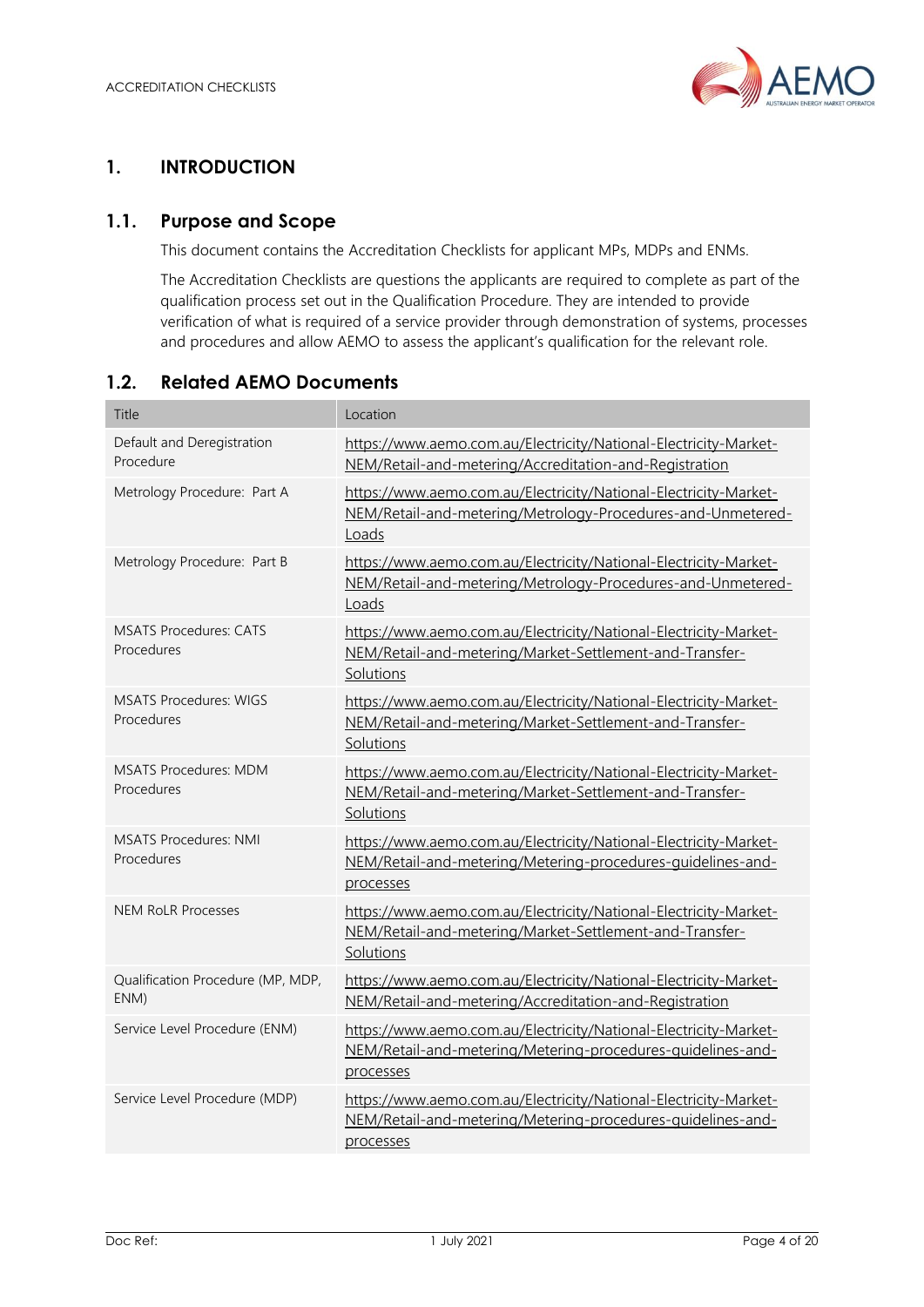

|                              | $\eta$<br>AUSTRALIAN ENERGY MARKET O                                                                                                         |
|------------------------------|----------------------------------------------------------------------------------------------------------------------------------------------|
|                              |                                                                                                                                              |
| Title                        | Location                                                                                                                                     |
| Service Level Procedure (MP) | https://www.aemo.com.au/Electricity/National-Electricity-Market-<br>NEM/Retail-and-metering/Metering-procedures-quidelines-and-<br>processes |

## <span id="page-4-0"></span>**2. ABOUT THE CHECKLISTS**

There are four documents containing the Accreditation Checklists:

- 1. General Checklist: contains questions that are common to all types of application and must be answered by all applicants.
- 2. MP Checklist: contains questions that are specific for applicants in each type of MP.
- 3. MDP Checklist: contains questions that are specific for applicants in each type of MDP.
- 4. ENM Checklist: contains questions for ENM applicants.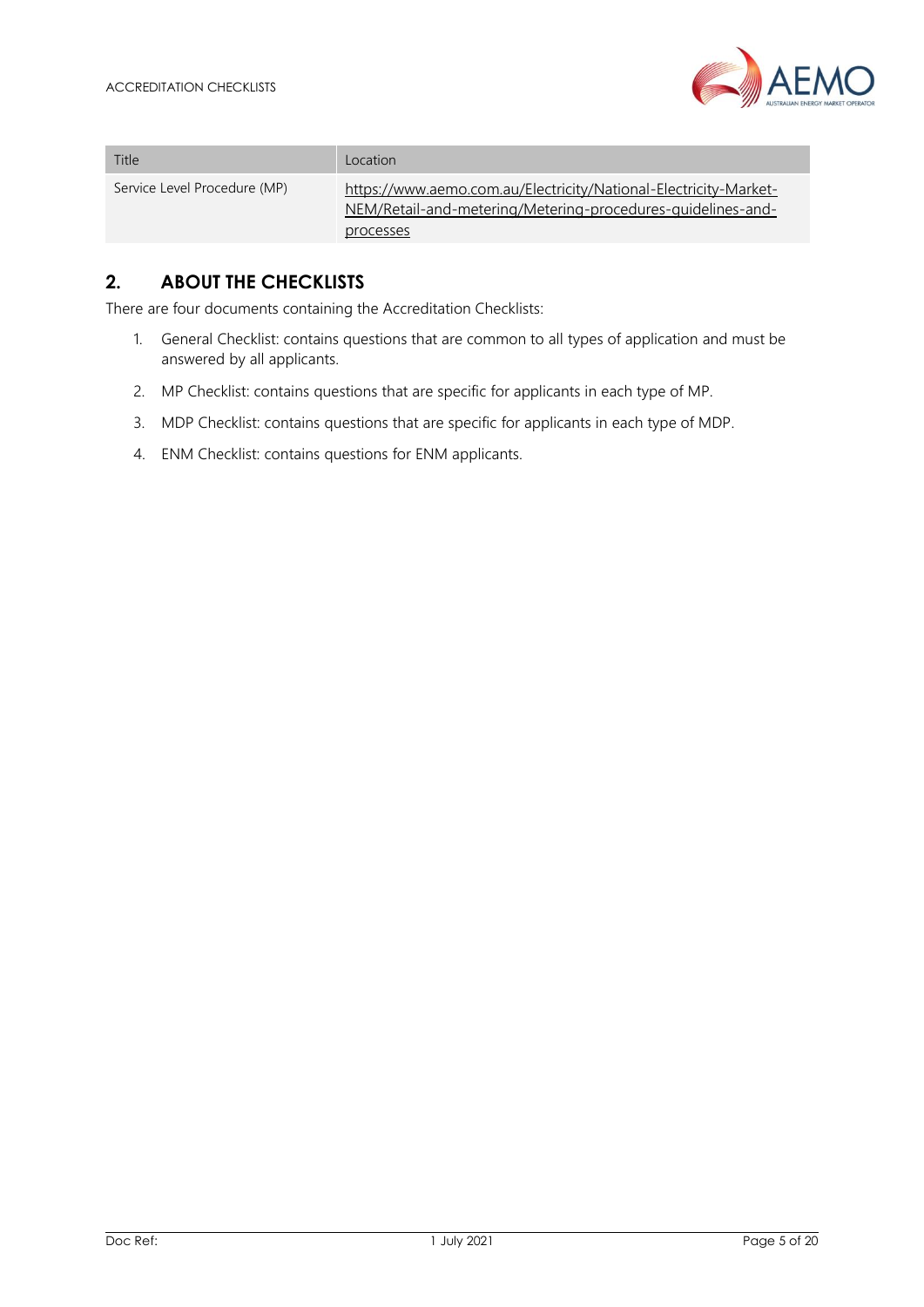

## **3. GENERAL CHECKLIST**

<span id="page-5-0"></span>

| <b>No</b> | <b>Topic</b>                | <b>Description</b>                                                                                                                                                                                                                                                                                                                                                                                                                                                                                                                                                                                                                                                                                                                                                     |
|-----------|-----------------------------|------------------------------------------------------------------------------------------------------------------------------------------------------------------------------------------------------------------------------------------------------------------------------------------------------------------------------------------------------------------------------------------------------------------------------------------------------------------------------------------------------------------------------------------------------------------------------------------------------------------------------------------------------------------------------------------------------------------------------------------------------------------------|
| 1.        | Entity                      | If the applicant is an unincorporated partnership, please provide evidence of the legitimacy of the partnership, such as a partnership agreement.                                                                                                                                                                                                                                                                                                                                                                                                                                                                                                                                                                                                                      |
| 2.        | Entity                      | If the applicant is part of a conglomerate or group of companies, please provide a diagram detailing the relationships between the applicant<br>and each other member in the conglomerate or group.                                                                                                                                                                                                                                                                                                                                                                                                                                                                                                                                                                    |
| 3.        | Resources                   | Please provide a copy of the applicant's organisation chart and position descriptions for each technical and management role.<br>Where the applicant forms part of a larger, unrelated business, the organisation chart should focus on that part of the organisation that is<br>relevant to the type of application being made, and indicate how that part of the organisation links back to the rest of the organisation. For<br>example, if a shopping centre owner/operator seeks to be accredited and registered as an ENM, the organisation chart should provide a<br>granular picture of that part of the organisation proposed to be providing embedded network management services, and indicate the links back<br>to the upper echelons of the organisation. |
| 4.        | Resources                   | Please provide brief resumes of each key manager and technical expert employed by the applicant in the provision of the services for which<br>the applicant is seeking accreditation.                                                                                                                                                                                                                                                                                                                                                                                                                                                                                                                                                                                  |
| 5.        | <b>Resources</b>            | Please describe your recruitment process in the context of the provision of the services for which the applicant is seeking accreditation. How<br>do you check for each potential employee's skills level and integrity, for example, do you require Police checks and urine samples?                                                                                                                                                                                                                                                                                                                                                                                                                                                                                  |
| 6.        | Resources                   | Please provide a copy of the applicant's register of employees intended to provide the services for which the applicant is seeking accreditation,<br>including all managers.                                                                                                                                                                                                                                                                                                                                                                                                                                                                                                                                                                                           |
| 7.        | <b>Financial Viability</b>  | Please provide a copy of the applicant's business plan, cash flow and financial statement forecasts for the next five years in the context of the<br>provision of the services for which the applicant is seeking accreditation. Please detail the assumptions underpinning the business plan and<br>those forecasts.                                                                                                                                                                                                                                                                                                                                                                                                                                                  |
| 8.        | <b>Financial Viability</b>  | Please confirm whether the business plan and forecasts have been approved by the applicant's board, and if not, when they will be. If board<br>approval is not required, please explain why, and provide a copy of any relevant delegation from the board.                                                                                                                                                                                                                                                                                                                                                                                                                                                                                                             |
| 9.        | <b>Financial Viability</b>  | Describe how the applicant will monitor performance against the business plan and forecasts referred to in item 7.                                                                                                                                                                                                                                                                                                                                                                                                                                                                                                                                                                                                                                                     |
| 10.       | Category of<br>Registration | Are there any special conditions that the applicant would like to see applied to its category of accreditation?                                                                                                                                                                                                                                                                                                                                                                                                                                                                                                                                                                                                                                                        |
| 11.       | Compliance                  | Please provide a description of the applicant's compliance management system, including copies of compliance policies and procedures<br>addressing relevant energy laws, safety and environmental laws, workplace laws and other laws that are relevant to the applicant's requested<br>category of accreditation.                                                                                                                                                                                                                                                                                                                                                                                                                                                     |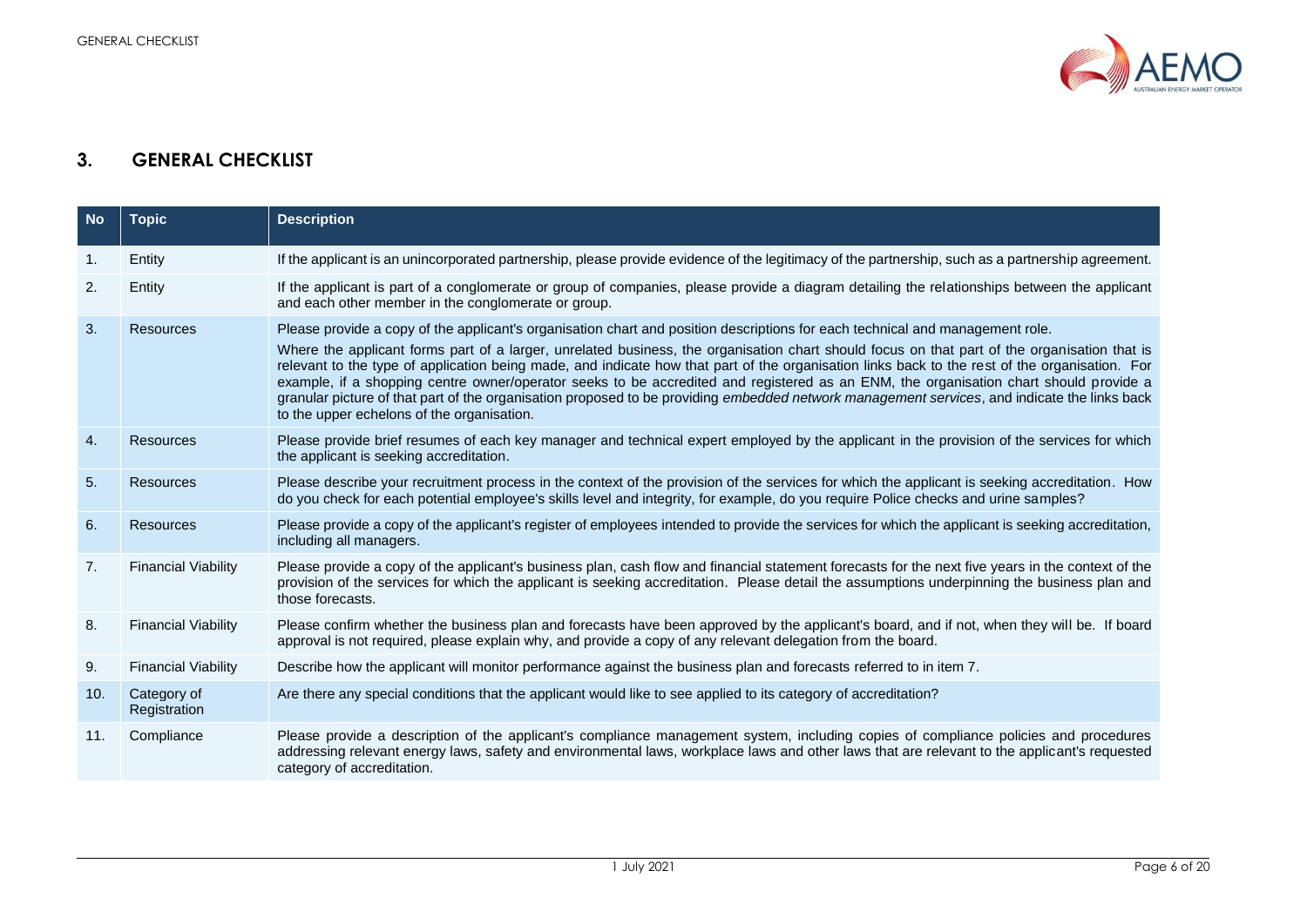

| <b>No</b> | <b>Topic</b>      | <b>Description</b>                                                                                                                                                                                                                                                                                                                                          |
|-----------|-------------------|-------------------------------------------------------------------------------------------------------------------------------------------------------------------------------------------------------------------------------------------------------------------------------------------------------------------------------------------------------------|
| 12.       | Compliance        | Please describe the applicant's compliance culture. Is there proactive self-reporting within the applicant's business? Does this extend to the<br>applicant's sub-contractors?                                                                                                                                                                              |
| 13.       | Compliance        | Please provide details of compliance training undertaken by each worker employed by the applicant, and all sub-contractor employees. This<br>includes records of relevant training undertaken by individuals and the results of any testing.                                                                                                                |
| 14.       | Compliance        | How is worker/sub-contractor employee knowledge assessed in relation to the NER and applicable procedures under the NER?                                                                                                                                                                                                                                    |
| 15.       | Compliance        | Please provide a description of the applicant's safety management system and any audit results of such a system.                                                                                                                                                                                                                                            |
| 16.       | Compliance        | In the last 7 years, has the applicant been the subject of a Worksafe (by whatever name in each jurisdiction the applicant wishes to operate)<br>investigation or been charged with offences against worker safety legislation? If so, what were the outcomes?                                                                                              |
| 17.       | Compliance        | In the last 7 years, has the applicant been the subject of an Environmental Protection Authority (by whatever name in each jurisdiction the<br>applicant wishes to operate) investigation or ever been charged with offences against environmental legislation? If so, what were the outcomes?                                                              |
| 18.       | Compliance        | In the last 7 years, has the applicant been the subject of an electrical safety regulator (by whatever name in each jurisdiction the applicant<br>wishes to operate) investigation or ever been charged with offences against electrical safety legislation? If so, what were the outcomes?                                                                 |
| 19.       | Compliance        | In the last 7 years, has the applicant been the subject of an Australia Energy Regulator (or any of its state-based predecessors) investigation<br>or ever been charged with offences against electricity regulatory laws/rules/codes? If so, what were the outcomes?                                                                                       |
| 20.       | Compliance        | Please provide a copy of the applicant's data retention policy and procedures covering all aspects of data handling.                                                                                                                                                                                                                                        |
| 21.       | Compliance        | Please provide a copy of the applicant's delegation policies or manual, indicating how each worker and each sub-contractor's employees are<br>delegated the authority to perform functions under the NER and each applicable procedure under the NER.                                                                                                       |
| 22.       | Compliance        | Please provide a copy of the applicant's change management policies and procedures. How are these audited?                                                                                                                                                                                                                                                  |
| 23.       | <b>IT Systems</b> | Please provide a description of the applicant's IT system architecture, system capacity, scalability and interfaces between the applicant's<br>infrastructure and other relevant systems for all transactions to the MSATS participant inbox, including relevant diagrams and other supporting<br>documentation.                                            |
| 24.       | <b>IT Systems</b> | Please provide a copy of relevant policies and procedures for the back-up of data collected by the applicant's systems.                                                                                                                                                                                                                                     |
| 25.       | <b>IT Systems</b> | Please provide a copy of the applicant's IT policies and procedures for secure access to systems, including read/write authorisations, cyber<br>security measures and virus defence strategies.                                                                                                                                                             |
| 26.       | <b>IT Systems</b> | Please provide a test summary report, associated test results and certifications or accreditation for each system, including details of all defects,<br>workarounds for any outstanding defects in the applicant's IT systems, including functional, end-to-end system and regression testing, which<br>has been formally approved by an authorised person. |
| 27.       | <b>MSATS</b>      | Please provide a copy of the applicant's policies and procedures for the management of all types of Change Requests the applicant expects to<br>be involved with.                                                                                                                                                                                           |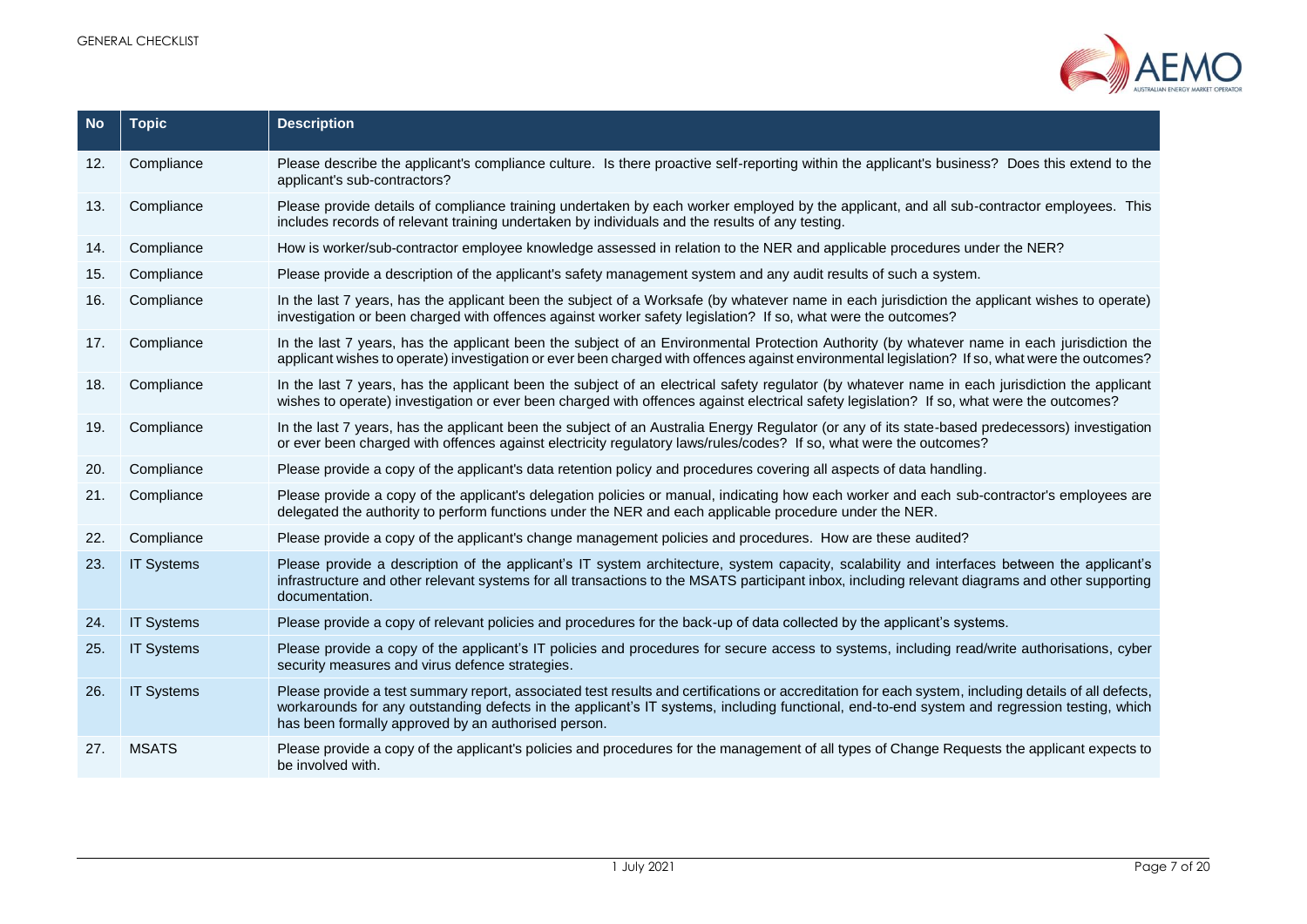

| <b>No</b> | <b>Topic</b>              | <b>Description</b>                                                                                                                                                                                                                                                                                        |
|-----------|---------------------------|-----------------------------------------------------------------------------------------------------------------------------------------------------------------------------------------------------------------------------------------------------------------------------------------------------------|
| 28.       | <b>Risk Management</b>    | Please provide a copy of the applicant's risk management policies and procedures, anti-fraud and corruption policies and procedures. How<br>are these audited?                                                                                                                                            |
| 29.       | <b>Risk Management</b>    | Please provide a copy of the applicant's disaster recovery plan.                                                                                                                                                                                                                                          |
| 30.       | Confidentiality           | Please provide a copy of the applicant's policies and procedures for the handling of information that is confidential within the context of Chapter<br>7 of the NER, and how the applicant will preserve the confidentiality of that information.                                                         |
| 31.       | Confidentiality           | Please provide a copy of the applicant's confidential information policy, privacy policy or any other relevant policy in the context of the<br>confidentiality of information under Chapter 7 of the NER, policies and procedures on access to IT systems and access to the applicant's work<br>premises. |
| 32.       | Confidentiality           | Please provide a copy of the applicant's policies and procedures concerning third party access rights to metering data and NMI standing data<br>howsoever held by the applicant.                                                                                                                          |
| 33.       | Confidentiality           | Please confirm how the applicant will ensure that any overseas sub-contractors have systems in place that comply with Australian privacy laws.                                                                                                                                                            |
| 34.       | Confidentiality           | Does the applicant enter into individual contracts of employment with its workers? If yes, please provide a sample indicating how confidentiality<br>is addressed in these contracts.                                                                                                                     |
| 35.       | <b>Dispute Resolution</b> | Please provide a copy of the applicant's dispute resolution process that covers disputes between the applicant and:<br>End Users;<br>$\bullet$<br>its sub-contractors;<br>other Participants; and<br>AEMO.                                                                                                |
| 36.       | <b>Dispute Resolution</b> | Please provide the applicant's policies and procedures for the training of workers/sub-contractor employees in the implementation of the<br>applicant's dispute resolution processes.                                                                                                                     |
| 37.       | Insurance                 | Please provide a copy of the following certified insurance certificates and policies: public liability of \$10 million per occurrence (\$5 million if<br>applying for ENM accreditation), and professional indemnity of \$1 million per occurrence.                                                       |
| 38.       | Insurance                 | Please provide a certified copy of workers' compensation insurance certificates covering all workers employed by the applicant in each<br>Jurisdiction in which the applicant intends to be active.                                                                                                       |
| 39.       | <b>Quality Assurance</b>  | Has the applicant obtained AS 9000 series standards certification? If yes, please provide a copy of the certificate and the most recent audit<br>result. If not, when is the applicant expecting such accreditation?                                                                                      |
| 40.       | <b>Quality Assurance</b>  | Please provide a copy of the applicant's policies and procedures for self-regulation, including exception reporting, performance monitoring,<br>etc                                                                                                                                                       |
| 41.       | <b>Quality Assurance</b>  | Please provide a copy of the applicant's policies and procedures for the implementation and management of corrective and preventative actions<br>upon identification or notification of exceptions or errors.                                                                                             |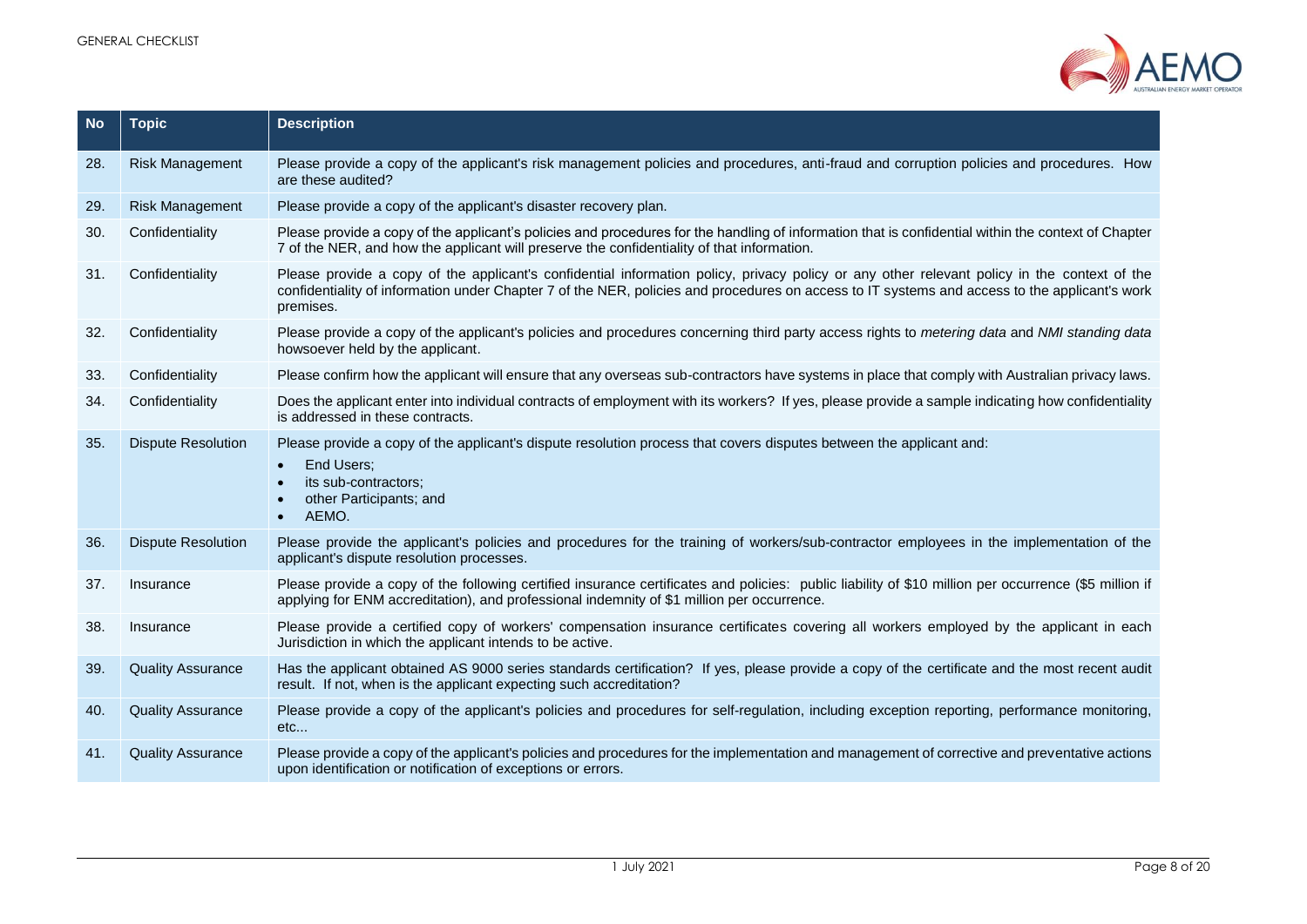

| <b>No</b> | Topic           | <b>Description</b>                                                                                                                                                                                                                                                                                                                                                   |
|-----------|-----------------|----------------------------------------------------------------------------------------------------------------------------------------------------------------------------------------------------------------------------------------------------------------------------------------------------------------------------------------------------------------------|
| 42.       | Sub-Contractors | Does the applicant use or intend to use sub-contractors to perform any of its responsibilities under the NER or applicable service level<br>procedures? If yes, answer the remaining questions regarding the use of sub-contractors.                                                                                                                                 |
| 43.       | Sub-Contractors | Please provide the following for each sub-contract: The name and ABN of each sub-contractor. Please confirm that each sub-contract entered<br>into is in writing and provide a summary of the services being provided, how confidentiality and AEMO's audit rights will be addressed, and the<br>term of the sub-contract.                                           |
| 44.       | Sub-Contractors | Please provide the following for each sub-contract: A copy of the sub-contractor's tender evaluation report indicating how the applicant received<br>assurances that the sub-contractor can meet the NER and other legal obligations associated with the provision of the services to be provided<br>(including training and other certification and Police checks). |
| 45.       | Sub-Contractors | What other due diligence does the applicant undertake when selecting sub-contractors?                                                                                                                                                                                                                                                                                |
| 46.       | Audit           | Please describe the applicant's audit process and plans, covering both internal audit and any audits of sub-contractors and provide copies of<br>all relevant policies and procedures.                                                                                                                                                                               |
| 47.       | Audit           | Please provide copies of recent audit results, along with management comments and evidence that issues are being closed in a timely manner.                                                                                                                                                                                                                          |
| 48.       | Audit           | Describe the audit trail that will be kept by the applicant's sub-contractors when performing services for which the applicant will need to be<br>audited by AEMO in accordance with the NER and the relevant SLP.                                                                                                                                                   |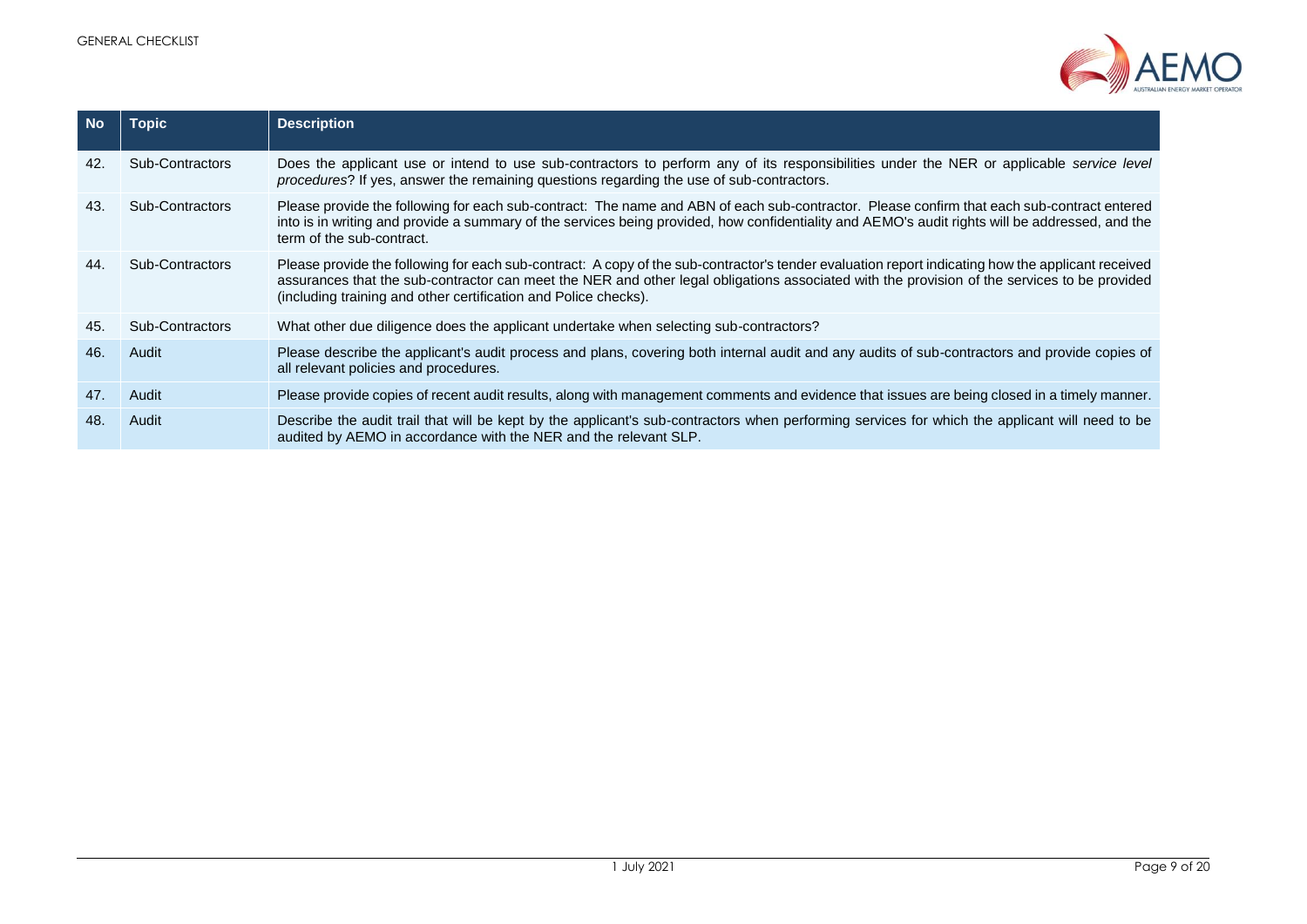

### **4. MP CHECKLIST**

<span id="page-9-0"></span>

|     |                              |                                                                                                                                                                                                                                                                                                                                                                                                      |                                                                                                                                     | <b>Category</b>              |                      |
|-----|------------------------------|------------------------------------------------------------------------------------------------------------------------------------------------------------------------------------------------------------------------------------------------------------------------------------------------------------------------------------------------------------------------------------------------------|-------------------------------------------------------------------------------------------------------------------------------------|------------------------------|----------------------|
| No. | <b>Topic</b>                 | <b>Description</b>                                                                                                                                                                                                                                                                                                                                                                                   | 2M,<br>45<br>2V,<br>4A<br>$2\overline{c}$<br>$\ddot{=}$<br>(∡<br>3M, 3A,<br>Ξ,<br>$\sum_{i=1}^{n}$<br>$\overline{G}$ $\overline{A}$ | $\epsilon$<br>$\mathfrak{F}$ | <u>ය</u><br><b>B</b> |
| 1.  | Capability and<br>competency | Please provide the applicant's register of employees in sufficient detail to demonstrate compliance with section 2.1(b)<br>of the Service Level Procedure (MP).                                                                                                                                                                                                                                      | ✓                                                                                                                                   |                              |                      |
| 2.  | Capability and<br>competency | Please provide a copy of the applicant's procedures for making statements of opinions and interpretations.                                                                                                                                                                                                                                                                                           |                                                                                                                                     |                              |                      |
| 3.  | <b>Systems</b>               | Please provide details of the applicant's register of metering installations, including content, accessibility and data<br>retention.                                                                                                                                                                                                                                                                | ✓                                                                                                                                   |                              |                      |
| 4.  | Security                     | Please provide a copy of policies and procedures relating to the applicant's security control management plan and<br>associated infrastructure, communications systems and sealing techniques for the purposes of preventing<br>unauthorised local access or remote access to metering installations, services provided by metering installations<br>and energy data held in metering installations. | ✓                                                                                                                                   |                              |                      |
| 5.  | Devices                      | Please provide a copy of the policies and procedures for the procurement of meters, instrument transformers and<br>any other devices that the applicant intends to install at a metering installation.                                                                                                                                                                                               | ✓                                                                                                                                   |                              |                      |
| 6.  | <b>Devices</b>               | Please provide a list of all devices the applicant intends to install as a component of a metering installation, and<br>provide evidence that the device is suitable for use in the NEM (e.g. pattern approvals, conformance with Australian<br>Standards, etc.).                                                                                                                                    | ✓                                                                                                                                   |                              |                      |
| 7.  | <b>Devices</b>               | Please provide a copy of policies and procedures for the storage, handling and transport of any calibrated devices.                                                                                                                                                                                                                                                                                  |                                                                                                                                     |                              |                      |
| 8.  | <b>Devices</b>               | Please provide a copy of policies and procedures for the return of devices (including components of the metering<br>installation and network devices) to their owner.                                                                                                                                                                                                                                | ✓                                                                                                                                   |                              |                      |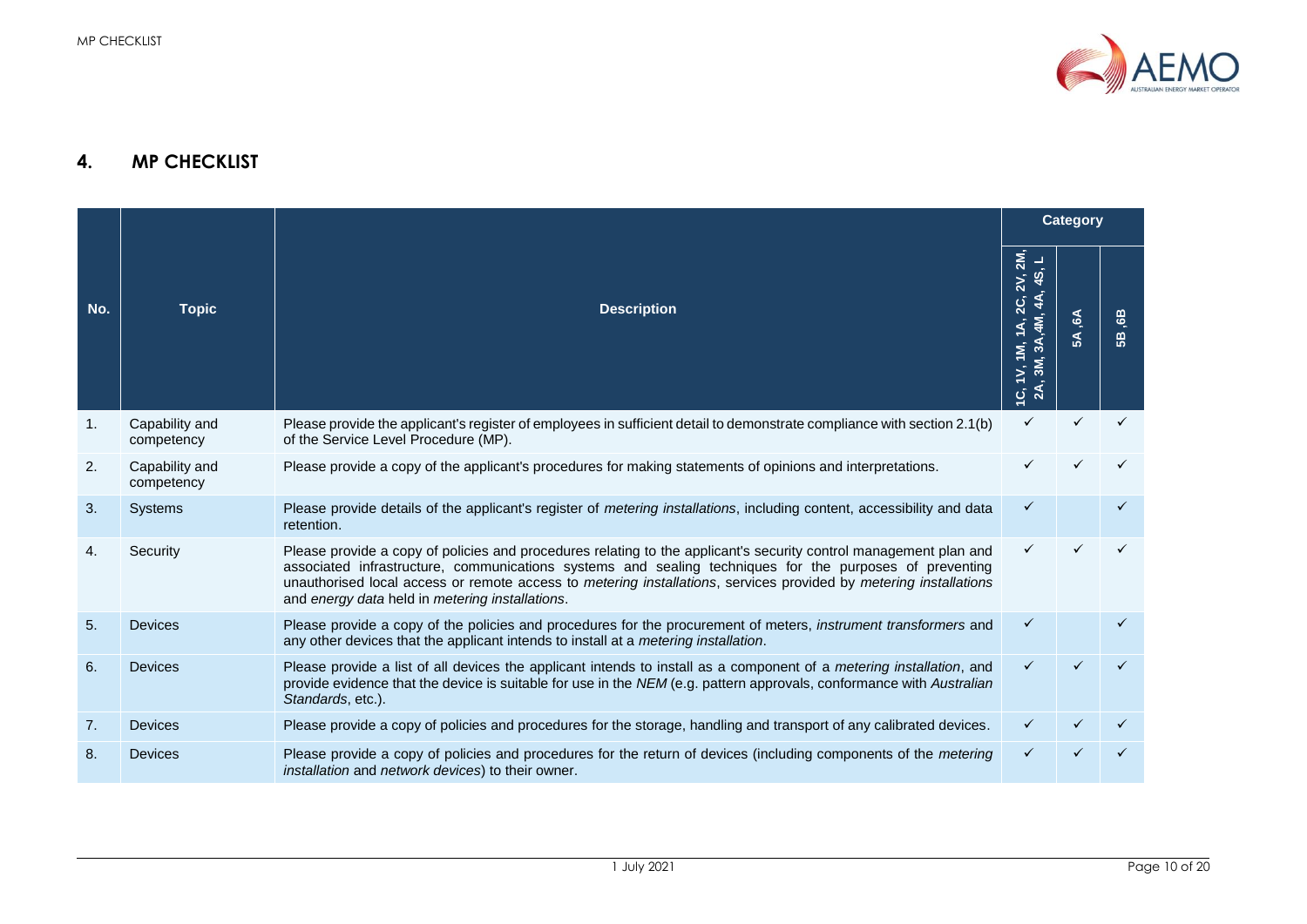

|     |                                   |                                                                                                                                                                                                                                                                                                                                                                                                                                                                                                                                                                                                                                                                                                                                                                      |                                                        | <b>Category</b> |              |  |
|-----|-----------------------------------|----------------------------------------------------------------------------------------------------------------------------------------------------------------------------------------------------------------------------------------------------------------------------------------------------------------------------------------------------------------------------------------------------------------------------------------------------------------------------------------------------------------------------------------------------------------------------------------------------------------------------------------------------------------------------------------------------------------------------------------------------------------------|--------------------------------------------------------|-----------------|--------------|--|
| No. | <b>Topic</b>                      | <b>Description</b>                                                                                                                                                                                                                                                                                                                                                                                                                                                                                                                                                                                                                                                                                                                                                   | 1C, 1V, 1M, 1A, 2C, 2V, 2M,<br>2A, 3M, 3A, 4M, 4A, 4S, | 5A,6A           | GB,<br>58    |  |
| 9.  | <b>Devices</b>                    | Please provide a copy of the applicant's register of equipment and authorised software used for programming<br>meters.                                                                                                                                                                                                                                                                                                                                                                                                                                                                                                                                                                                                                                               | $\checkmark$                                           |                 | $\checkmark$ |  |
| 10. | <b>Devices</b>                    | Please provide a copy of policies and processes for the maintenance of equipment, authorised software and<br>programs used for programming meters.                                                                                                                                                                                                                                                                                                                                                                                                                                                                                                                                                                                                                   | $\checkmark$                                           |                 | ✓            |  |
| 11. | Test equipment                    | Please provide a copy of the applicant's register of test equipment used for testing metering installations, meters<br>and instrument transformers, including copies of calibration certificates.                                                                                                                                                                                                                                                                                                                                                                                                                                                                                                                                                                    | ✓                                                      |                 | ✓            |  |
| 12. | Test equipment                    | Please provide details of the applicant's testing laboratory (or testing laboratory provider) registered as a verifying<br>authority.                                                                                                                                                                                                                                                                                                                                                                                                                                                                                                                                                                                                                                | $\checkmark$                                           |                 | ✓            |  |
| 13. | Test equipment                    | Please provide a copy of the policies and procedures for the maintenance and calibration of test equipment.                                                                                                                                                                                                                                                                                                                                                                                                                                                                                                                                                                                                                                                          |                                                        |                 |              |  |
| 14. | Design                            | Please provide design schemes for standard HV and LV (as applicable) metering installation configurations.                                                                                                                                                                                                                                                                                                                                                                                                                                                                                                                                                                                                                                                           | ✓                                                      |                 | ✓            |  |
| 15. | Design                            | Please provide a copy of policies and procedures for obtaining approval of the application of a metering installation<br>design.                                                                                                                                                                                                                                                                                                                                                                                                                                                                                                                                                                                                                                     | $\checkmark$                                           |                 | ✓            |  |
| 16. | Installation and<br>Commissioning | Please provide a copy of policies and procedures for the wiring and termination of <i>metering installation</i> components.                                                                                                                                                                                                                                                                                                                                                                                                                                                                                                                                                                                                                                          | ✓                                                      |                 |              |  |
| 17. | Installation and<br>Commissioning | Please provide a copy of procedures of the applicant's method of testing polarity and phase sequence at the metering<br>installation.                                                                                                                                                                                                                                                                                                                                                                                                                                                                                                                                                                                                                                | ✓                                                      |                 |              |  |
| 18. | Installation and<br>Commissioning | In respect of all types of <i>metering installations</i> the applicant intends to install, including <i>check metering</i> , please<br>provide a copy of policies and procedures relating to:<br>the applicant's <i>metering installation</i> commissioning process regarding the identification and verification of the<br>accuracy class of all types of <i>metering installations</i> and components the applicant intends to install, burdens<br>applied to instrument transformers, voltage phase sequence and current and voltage phase relationships at<br>meter terminals; and<br>the validation of the accuracy of the <i>metering installation</i> at the time of commissioning and for changing<br>parameters or settings within a metering installation. | ✓                                                      |                 |              |  |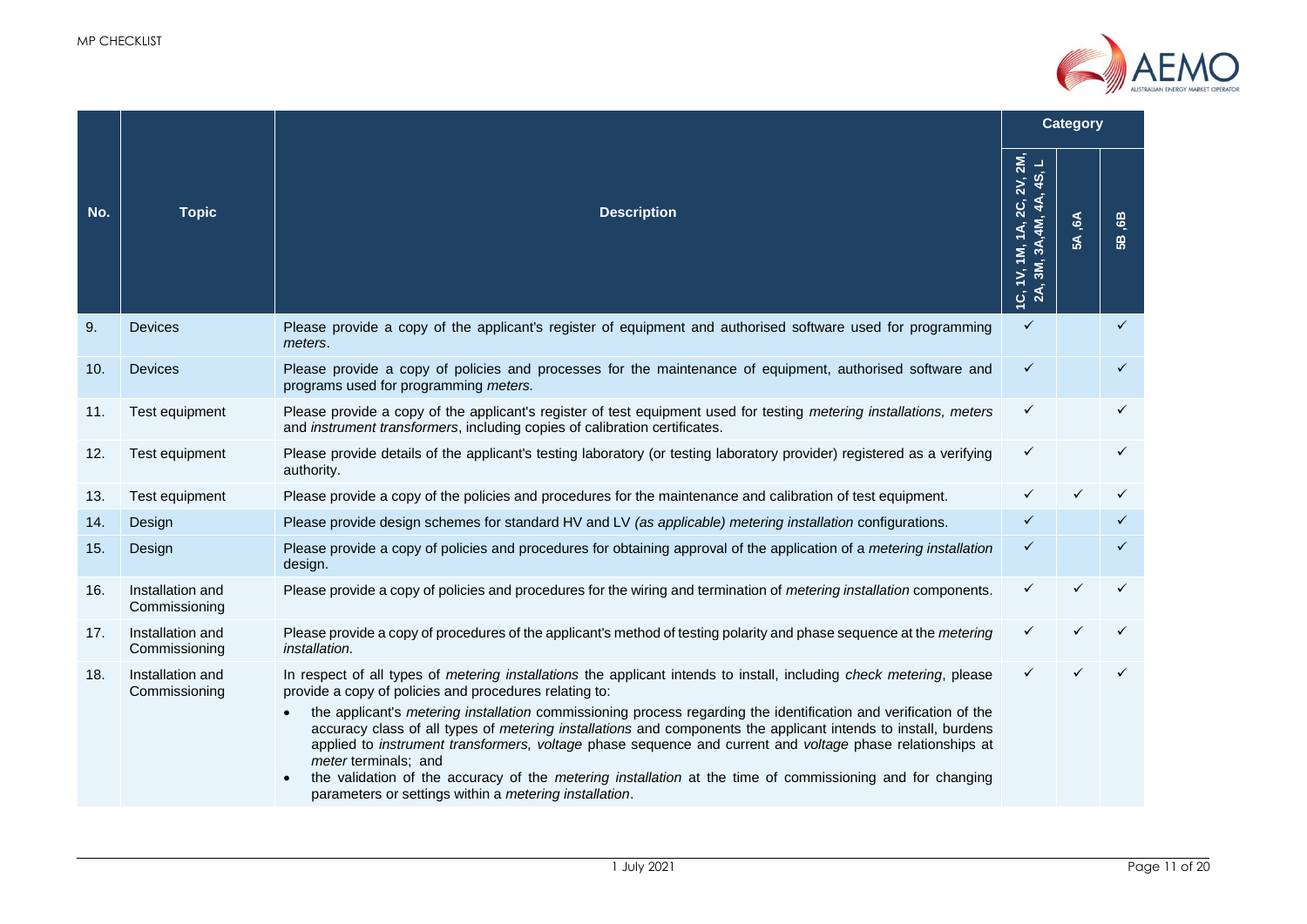

|     |                                      |                                                                                                                                                                                                                                                   |                                                        | <b>Category</b>                                   |                 |
|-----|--------------------------------------|---------------------------------------------------------------------------------------------------------------------------------------------------------------------------------------------------------------------------------------------------|--------------------------------------------------------|---------------------------------------------------|-----------------|
| No. | <b>Topic</b>                         | <b>Description</b>                                                                                                                                                                                                                                | 1C, 1V, 1M, 1A, 2C, 2V, 2M,<br>2A, 3M, 3A, 4M, 4A, 4S, | $\ddot{\mathcal{C}}$<br>$\boldsymbol{\mathsf{s}}$ | <b>es</b><br>58 |
| 19. | Installation and<br>Commissioning    | Please provide a copy of the policies and procedures for the installation of antennas (aerials) as a component of a<br>metering installation.                                                                                                     | $\checkmark$                                           |                                                   |                 |
| 20. | Installation and<br>Commissioning    | Please provide a copy of the applicant's policies and procedures for verifying the time setting of a metering<br>installation.                                                                                                                    | ✓                                                      |                                                   |                 |
| 21. | Installation and<br>Commissioning    | Please provide a copy of the applicant's procedure for verifying the alignment between the connected ratios of<br>instrument transformers and the calculation of the constant to be applied to the collection and processing of metering<br>data. | $\checkmark$                                           |                                                   |                 |
| 22. | Installation and<br>Commissioning    | Please provide a copy of the applicant's policies and procedures for determining the conditions that would allow the<br>installation of type 4A metering installations.                                                                           | ✓                                                      |                                                   |                 |
| 23. | Installation and<br>Commissioning    | Please provide a copy of the policies and procedures for the establishment of remote communication with a metering<br>installation.                                                                                                               | ✓                                                      |                                                   |                 |
| 24. | Installation and<br>Commissioning    | Please provide a copy of the policies and procedures for the validation of metering data for remotely read and<br>manually read metering installations (as applicable), upon the installation or alteration of a metering installation.           | $\checkmark$                                           |                                                   |                 |
| 25. | Installation and<br>Commissioning    | Please provide a copy of the policies and procedures for creating and updating NMI standing data in the MSATS<br>metering register and the applicant's register of metering installations following metering installation commissioning.          | $\checkmark$                                           |                                                   | ✓               |
| 26. | Installation and<br>Commissioning    | Please provide a copy of the applicant's policies and procedures for the provision of a notice of completed metering<br>installation work to the LNSP.                                                                                            | ✓                                                      |                                                   |                 |
| 27. | Meter Churn                          | Please provide a copy of the applicant's policies and procedures for the commencement of meter churn.                                                                                                                                             | $\checkmark$                                           |                                                   | ✓               |
| 28. | <b>Meter Churn</b>                   | Please provide a copy of the policies and procedures for undertaking meter churn, including updates to MSATS and<br>the identification and resolution of anomalies.                                                                               | $\checkmark$                                           |                                                   | $\checkmark$    |
| 29. | Metering Installation<br>Maintenance | Please provide a copy of the applicant's test plan.                                                                                                                                                                                               | $\checkmark$                                           |                                                   | $\checkmark$    |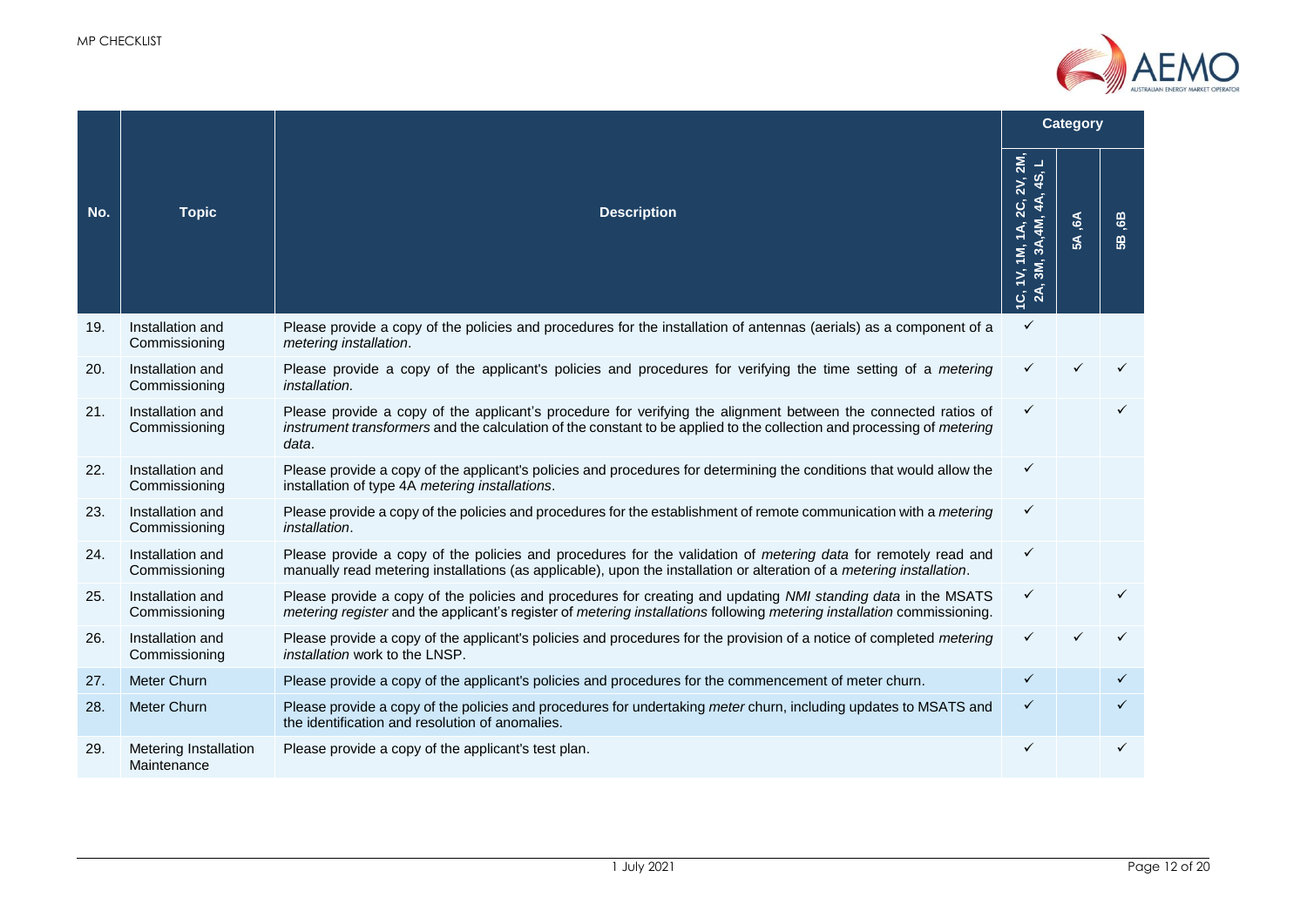

|     |                                             |                                                                                                                                                                                                                                                                                                    |                                                                                    | <b>Category</b>                             |          |  |  |
|-----|---------------------------------------------|----------------------------------------------------------------------------------------------------------------------------------------------------------------------------------------------------------------------------------------------------------------------------------------------------|------------------------------------------------------------------------------------|---------------------------------------------|----------|--|--|
| No. | <b>Topic</b>                                | <b>Description</b>                                                                                                                                                                                                                                                                                 | 2M,<br>┙<br>45,<br>$1V$ , 1M, 1A, 2C, 2V,<br>2A, 3M, 3A, 4M, 4A,<br>$\dot{\sigma}$ | $\mathfrak{E}$<br>$\boldsymbol{\mathsf{s}}$ | 6B<br>58 |  |  |
| 30. | Metering Installation<br>Maintenance        | Please provide a copy of the applicant's policies and procedures for the validation of the CT and VT multiplying<br>factors (as applicable), and verification of application in MDP systems.                                                                                                       | $\checkmark$                                                                       |                                             | ✓        |  |  |
| 31. | Metering Installation<br>Maintenance        | Please provide a copy of the applicant's policies and procedures for the review of changes in the burden of CT and<br>VT circuits (as applicable).                                                                                                                                                 | ✓                                                                                  |                                             |          |  |  |
| 32. | Metering Installation<br>Maintenance        | Please provide a copy of the applicant's policies and procedures for the adjustment of CT tap settings.                                                                                                                                                                                            | ✓                                                                                  |                                             | ✓        |  |  |
| 33. | Metering Installation<br>Maintenance        | Please provide a copy of the applicant's policies and procedures for the measurement of CT and VT burdens (as<br>applicable).                                                                                                                                                                      | ✓                                                                                  |                                             | ✓        |  |  |
| 34. | Metering Installation<br>Maintenance        | Please provide a copy of the applicant's policies and procedures for changing parameters or settings within a<br>metering installation.                                                                                                                                                            | ✓                                                                                  |                                             |          |  |  |
| 35. | Metering Installation<br>Maintenance        | Please provide a copy of the applicant's policies and procedures to support the MC in the identification and<br>rectification of metering installation malfunctions.                                                                                                                               | ✓                                                                                  |                                             | ✓        |  |  |
| 36. | Metering Installation<br>Maintenance        | Please provide a copy of applicant's the process for management of non-conforming test results or calibrations at a<br>metering installation and for devices removed from a metering installation.                                                                                                 | ✓                                                                                  |                                             | ✓        |  |  |
| 37. | Metering Installation<br>Maintenance        | Please provide a copy of the applicant's processes and procedures for the identification and resolution of meter<br>alarms.                                                                                                                                                                        | $\checkmark$                                                                       |                                             |          |  |  |
| 38. | <b>Metering Installation</b><br>Maintenance | Please provide a copy of the applicant's policies and procedures for the rectification of a metering installation upon<br>the identification of damage or interference with the metering installation, including tampering and missing cover<br>plate, metrology and instrument transformer seals. | ✓                                                                                  |                                             |          |  |  |
| 39. | Metering Installation<br>Maintenance        | Please provide a copy of the applicant's policies and procedures for field testing of meters.                                                                                                                                                                                                      | $\checkmark$                                                                       |                                             |          |  |  |
| 40. | Metering Installation<br>Maintenance        | Please provide a copy of the applicant's policies and procedures for field testing of CT and VT (as applicable).                                                                                                                                                                                   | ✓                                                                                  |                                             |          |  |  |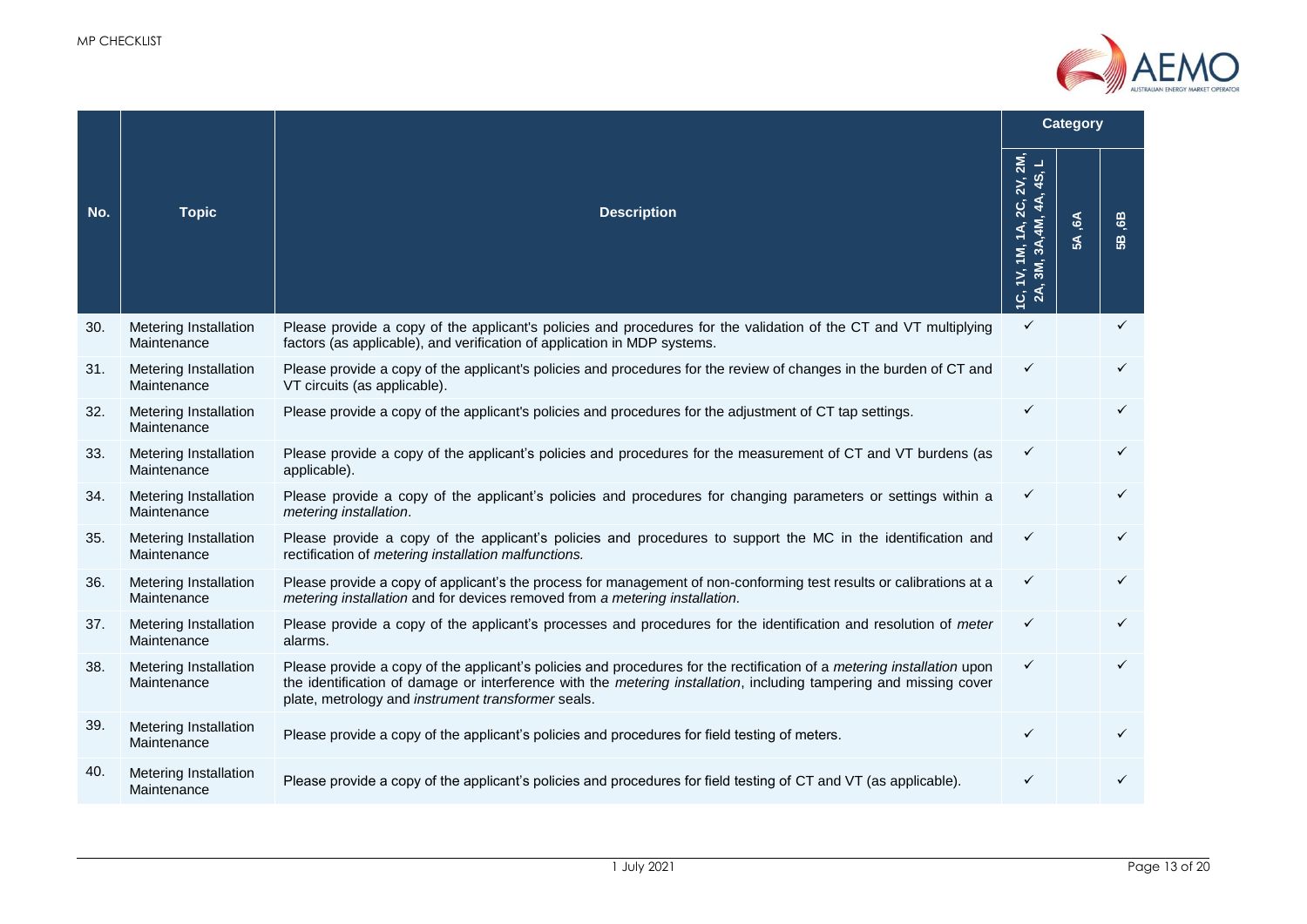

## **5. MDP CHECKLIST**

<span id="page-13-0"></span>

|           |                                                              |                                                                                                                                                                                                                                                                                                                                  | <b>Category</b>                                                                 |                         |                            |
|-----------|--------------------------------------------------------------|----------------------------------------------------------------------------------------------------------------------------------------------------------------------------------------------------------------------------------------------------------------------------------------------------------------------------------|---------------------------------------------------------------------------------|-------------------------|----------------------------|
| <b>No</b> | <b>Topic</b>                                                 | <b>Description</b>                                                                                                                                                                                                                                                                                                               | $\frac{4}{3}$<br>4D,<br>3D,<br>2D,<br>$\overline{\mathsf{d}}$<br>$\overline{ }$ | 5<br>GD,<br>5D,<br>4AD, | $rac{1}{6}$<br>50,<br>4AC. |
| 1.        | Datastreams                                                  | Please provide a copy of the applicant's policies and procedures for the de-activation of Datastreams in MSATS.                                                                                                                                                                                                                  | ✓                                                                               | $\checkmark$            |                            |
| 2.        | <b>Metering Register</b>                                     | Please provide a copy of the applicant's policies and procedures for the population of details in the <i>metering</i><br>register.                                                                                                                                                                                               | ✓                                                                               |                         |                            |
| 3.        | <b>Reactive Energy</b><br><b>Metering Data</b>               | Please provide a copy of the applicant's policies and procedures for the storage or reactive energy metering data<br>in the metering data services database.                                                                                                                                                                     |                                                                                 |                         |                            |
| 4.        | <b>Special Sites</b>                                         | Please provide a copy of the applicant's process for establishing approval for the provision of metering data<br>services at a TNI on a 'special site' list.                                                                                                                                                                     | $\checkmark$                                                                    |                         |                            |
| 5.        | <b>Exception Report</b><br>Management                        | Please provide a copy of the applicant's policies and procedures for the management of exception reports<br>detecting system or process errors.                                                                                                                                                                                  |                                                                                 |                         |                            |
| 6.        | <b>Time Settings</b>                                         | Please provide a copy of the applicant's policies and procedures for the maintenance of the metering services<br>database clock, including:<br>checking the accuracy of the <i>metering installation</i> clock and resetting the clock where necessary; and<br>notifying the MP when the applicant is unable to reset the clock. | ✓                                                                               |                         |                            |
| 7.        | Verification and<br>Commissioning of<br><b>Metering Data</b> | Please provide a copy of the applicant's policies and procedures for the verification and commissioning of metering<br>data and relevant NMI standing data pertaining to each metering installation into the metering data services<br>database.                                                                                 | ✓                                                                               |                         |                            |
| 8.        | Data Formats                                                 | Please provide a copy of the applicant's policies and procedures for the creation and population of the MDFF and<br>MDM formats.                                                                                                                                                                                                 | ✓                                                                               |                         |                            |
| 9.        | <b>Energy Data</b>                                           | Please provide a copy of the applicant's policies and procedures for the alteration of energy data held in a<br>metering installation.                                                                                                                                                                                           |                                                                                 |                         |                            |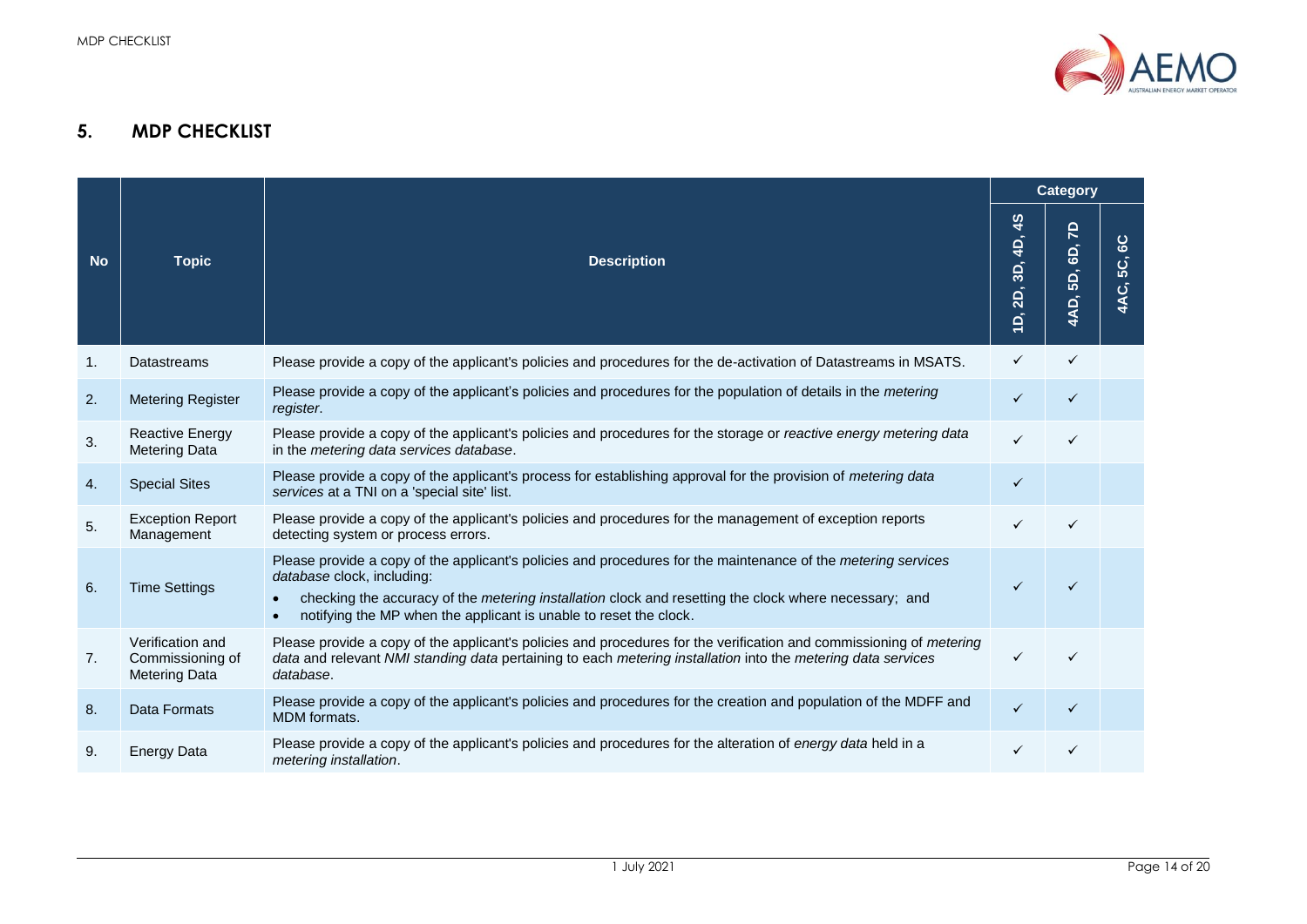

|           |                                       |                                                                                                                                                                                                                                                                                                                                                                                                                                     |                                 | <b>Category</b>         |                    |  |
|-----------|---------------------------------------|-------------------------------------------------------------------------------------------------------------------------------------------------------------------------------------------------------------------------------------------------------------------------------------------------------------------------------------------------------------------------------------------------------------------------------------|---------------------------------|-------------------------|--------------------|--|
| <b>No</b> | <b>Topic</b>                          | <b>Description</b>                                                                                                                                                                                                                                                                                                                                                                                                                  | $\frac{3}{5}$<br>D, 2D, 3D, 4D, | 5<br>GD,<br>5D,<br>4AD, | ပ္စ<br>5C,<br>4AC, |  |
| 10.       | <b>Collection Process</b>             | Please provide a copy of the applicant's policies and procedures for the recording and logging of faults and<br>problems associated with the reading function of meters.                                                                                                                                                                                                                                                            | $\checkmark$                    |                         |                    |  |
| 11.       | <b>Collection Process</b>             | Please provide a copy of the applicant's policies and procedures for the <i>metering data</i> collection and processing<br>system, identifying which parts are automated and which are manually performed.                                                                                                                                                                                                                          |                                 |                         |                    |  |
| 12.       | Metering Installation<br>Malfunctions | Please provide a copy of applicant's policies and procedures used to support the MC, the MP, or both, in the<br>identification and rectification of metering installation malfunctions.                                                                                                                                                                                                                                             |                                 |                         |                    |  |
| 13.       | <b>Special Reading</b><br>Requests    | Please provide a copy of the applicant's policies and procedures for the management of Special Meter Readings<br>and Final Readings.                                                                                                                                                                                                                                                                                                | $\checkmark$                    |                         |                    |  |
| 14.       | <b>Missing Metering</b><br>Data       | Please provide the applicant's policies and procedures for the initiation of:<br>remote acquisition where metering data is missing, erroneous or has failed Validation; and<br>$\bullet$<br>alternative method(s) of collecting metering data where remote acquisition becomes unavailable.<br>$\bullet$                                                                                                                            | $\checkmark$                    |                         |                    |  |
| 15.       | <b>Meter Reading</b><br>Schedule      | Please provide a copy of the applicant's policies and procedures for developing and maintaining a reading<br>schedule.                                                                                                                                                                                                                                                                                                              |                                 |                         |                    |  |
| 16.       | <b>Meter Reading</b><br>Schedule      | Please provide a copy of the applicant's policies and procedures for the collection of metering data in relation to<br>the Schedule Reading Date.                                                                                                                                                                                                                                                                                   |                                 |                         |                    |  |
| 17.       | <b>Metering Data</b><br>Processing    | Please provide a copy of the applicant's policies and procedures for metering data processing, including:<br>assignment of the date/time stamp;<br>$\bullet$<br>ensuring the correct type codes, reason codes and quality flags are assigned;<br>checking for missing metering data and overlaps; and<br>$\bullet$<br>aggregation of metering data to 15-minute or 30-minute intervals where required or by agreement.<br>$\bullet$ |                                 |                         |                    |  |
| 18.       | <b>Metering Data</b><br>Processing    | Please provide a copy of the applicant's policies and procedures for notifying AEMO and Registered Participants<br>when Substitutions or Estimations are carried out.                                                                                                                                                                                                                                                               | ✓                               |                         |                    |  |
| 19.       | Validation - Data<br>Alarms           | Please provide a copy of the applicant's policies and procedures for the validation of metering data alarms.                                                                                                                                                                                                                                                                                                                        |                                 |                         |                    |  |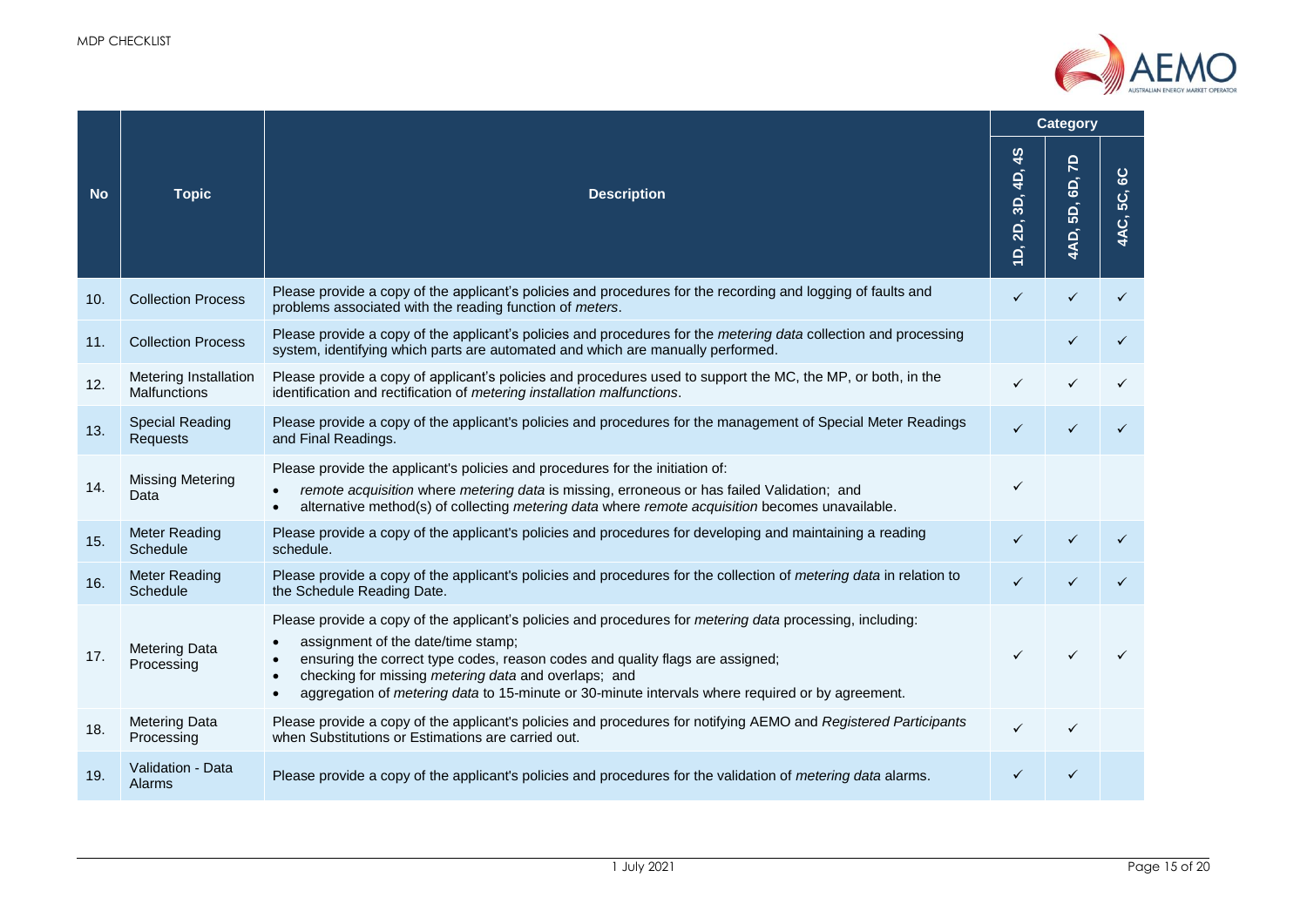

|           |                                                             |                                                                                                                                                                                                          |                                 |                                | <b>Category</b>    |
|-----------|-------------------------------------------------------------|----------------------------------------------------------------------------------------------------------------------------------------------------------------------------------------------------------|---------------------------------|--------------------------------|--------------------|
| <b>No</b> | <b>Topic</b>                                                | <b>Description</b>                                                                                                                                                                                       | $\frac{4}{3}$<br>D, 2D, 3D, 4D, | <b>q</b><br>6D,<br>5D,<br>4AD, | ပ္စ<br>5C,<br>4AC, |
| 20.       | <b>Metering Data</b><br>Validation                          | Please provide a copy of the applicant's policies and procedures for the Validation of all types of metering data the<br>applicant expects to be collecting, including the review of failed Validations. | ✓                               |                                |                    |
| 21.       | <b>Metering Data</b><br>Substitution                        | Please provide a copy of the applicant's policies and procedures for the Substitution of all types of metering data<br>the applicant expects to be collecting.                                           | $\checkmark$                    | $\checkmark$                   |                    |
| 22.       | <b>Metering Data</b><br>Estimation                          | Please provide the applicant's policies and procedures for the Estimation of all types of metering data the applicant<br>expects to be collecting.                                                       | ✓                               |                                |                    |
| 23.       | Data Processing -<br><b>Quality Flags</b>                   | Please provide a copy of the applicant's policies and procedures for the assignment of quality flags to all types of<br>metering data the applicant expects to be processing.                            | $\checkmark$                    | $\checkmark$                   |                    |
| 24.       | Data Processing -<br>Metering Installation                  | Please provide a copy of the applicant's policies and procedures for the cumulative and subtractive processes for<br>complex metering configurations.                                                    | ✓                               |                                |                    |
| 25.       | Data Processing -<br><b>Special Sites</b>                   | Please provide a copy of the applicant's policies and procedures for the metering data processing checklists for<br>special sites and technology related conditions.                                     | ✓                               |                                |                    |
| 26.       | Data Processing -<br><b>Metering Installation</b><br>type 7 | Please provide a copy of the applicant's policies and procedures for the <i>metering data</i> processing requirements for<br>metering installation type 7.                                               |                                 |                                |                    |
| 27.       | Data Processing -<br>Non-contestable<br>unmetered loads     | Please provide a copy of the applicant's policies and procedures for the <i>metering data</i> processing requirements,<br>including profiling, for non-contestable unmetered loads.                      |                                 | $\checkmark$                   |                    |
| 28.       | <b>Correcting Metering</b><br>Data                          | Please provide a copy of the applicant's policies and procedures for correcting metering data upon notification by<br>AEMO that it has failed AEMO validation.                                           | $\checkmark$                    | ✓                              |                    |
| 29.       | Correcting<br><b>Datastreams</b>                            | Please provide a copy of applicant's policies and procedures for identifying and resolving unexpected or missing<br>Datastreams.                                                                         |                                 |                                |                    |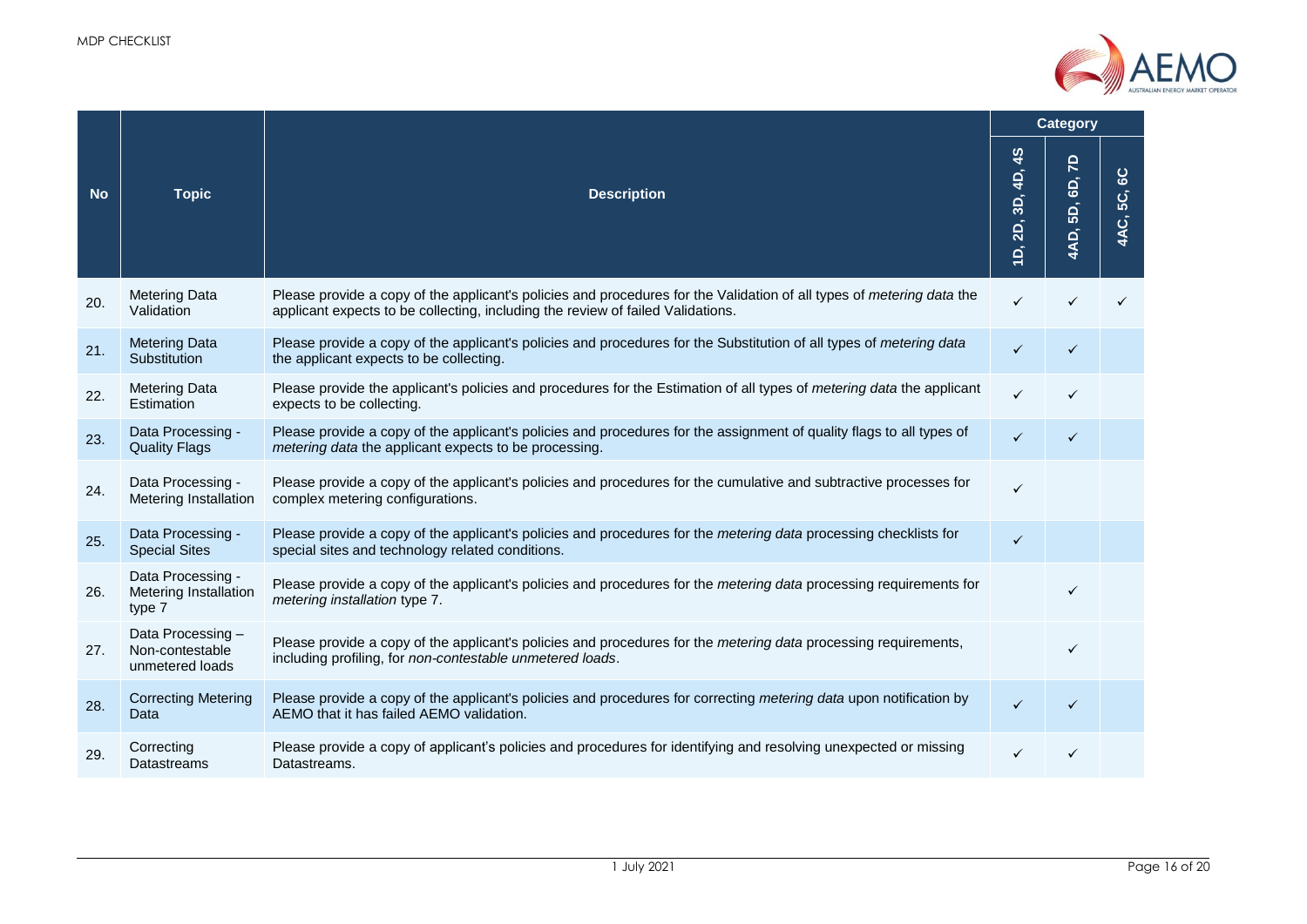

| <b>No</b> |                                       |                                                                                                                                                                                                                                                                                                                                                           |                      | <b>Category</b>                      |                           |
|-----------|---------------------------------------|-----------------------------------------------------------------------------------------------------------------------------------------------------------------------------------------------------------------------------------------------------------------------------------------------------------------------------------------------------------|----------------------|--------------------------------------|---------------------------|
|           | <b>Topic</b>                          | <b>Description</b>                                                                                                                                                                                                                                                                                                                                        | 45<br>D, 2D, 3D, 4D, | $\overline{z}$<br>GD,<br>5D,<br>4AD, | $rac{1}{6}$<br>င့<br>4AC, |
| 30.       | <b>Metering Data</b><br>Delivery      | Please provide a copy of the applicant's policies and procedures for the delivery of <i>metering data</i> to:<br>AEMO under normal conditions and ad hoc for prudential purposes;<br><b>Registered Participants;</b><br>in the case of <i>meter</i> churn, the New MDP; and<br>the relevant FRMP following notification of a change of FRMP.<br>$\bullet$ |                      |                                      |                           |
| 31.       | Validations                           | Please provide a copy of the applicant's policies and procedures for the review of failed Validations.                                                                                                                                                                                                                                                    |                      |                                      |                           |
| 32.       | <b>RoLR Event</b>                     | Please provide a copy of the applicant's policies and procedures for the delivery of metering data for manually read<br>metering installations following a RoLR Event.                                                                                                                                                                                    |                      |                                      |                           |
| 33.       | Metering Installation<br>$-$ Type $6$ | Please provide a copy of the applicant's policies and procedures for the management of <i>metering data</i> and the<br>construction of data files following a meter churn when a metering installation is changed from a type 6 metering<br>installation to a new type 6 metering installation.                                                           |                      | ✓                                    |                           |
| 34.       | <b>Meter Churn</b>                    | Please provide a copy of the applicant's policies and procedures for the management of <i>metering data</i> and the<br>construction of data files following a meter churn when a metering installation is changed from a type 6 to a new<br>type 1, 2, 3, 4 or 4A metering installation.                                                                  | ✓                    | ✓                                    |                           |
| 35.       | <b>Meter Churn</b>                    | Please provide a copy of the applicant's policies and procedures for the management of <i>metering data</i> and the<br>construction of data files following a meter churn when a metering installation is changed from a type 1, 2, 3, 4, 4A,<br>or 5 metering installation to a new type 6 metering installation.                                        | $\checkmark$         |                                      |                           |
| 36.       | <b>Meter Churn</b>                    | Please provide a copy of the applicant's policies and procedures for the management of <i>metering data</i> and the<br>construction of data files following a meter churn when a metering installation is changed from a type 1, 2, 3, 4, 4A,<br>or 5 to a new type 1, 2, 3, 4 or 4A metering installation.                                               | ✓                    | ✓                                    |                           |
| 37.       | <b>MSATS</b>                          | Please provide a copy of the applicant's policies and procedures for changing a NMI Datastream to 'I' (Inactive)<br>and 'A' (Active).                                                                                                                                                                                                                     | $\checkmark$         | ✓                                    |                           |
| 38.       | <b>MSATS</b>                          | Please provide a copy of the applicant's policies and procedures for provision of an Actual Change Date following<br>receipt of a Data Request for an Actual Change Date.                                                                                                                                                                                 |                      |                                      |                           |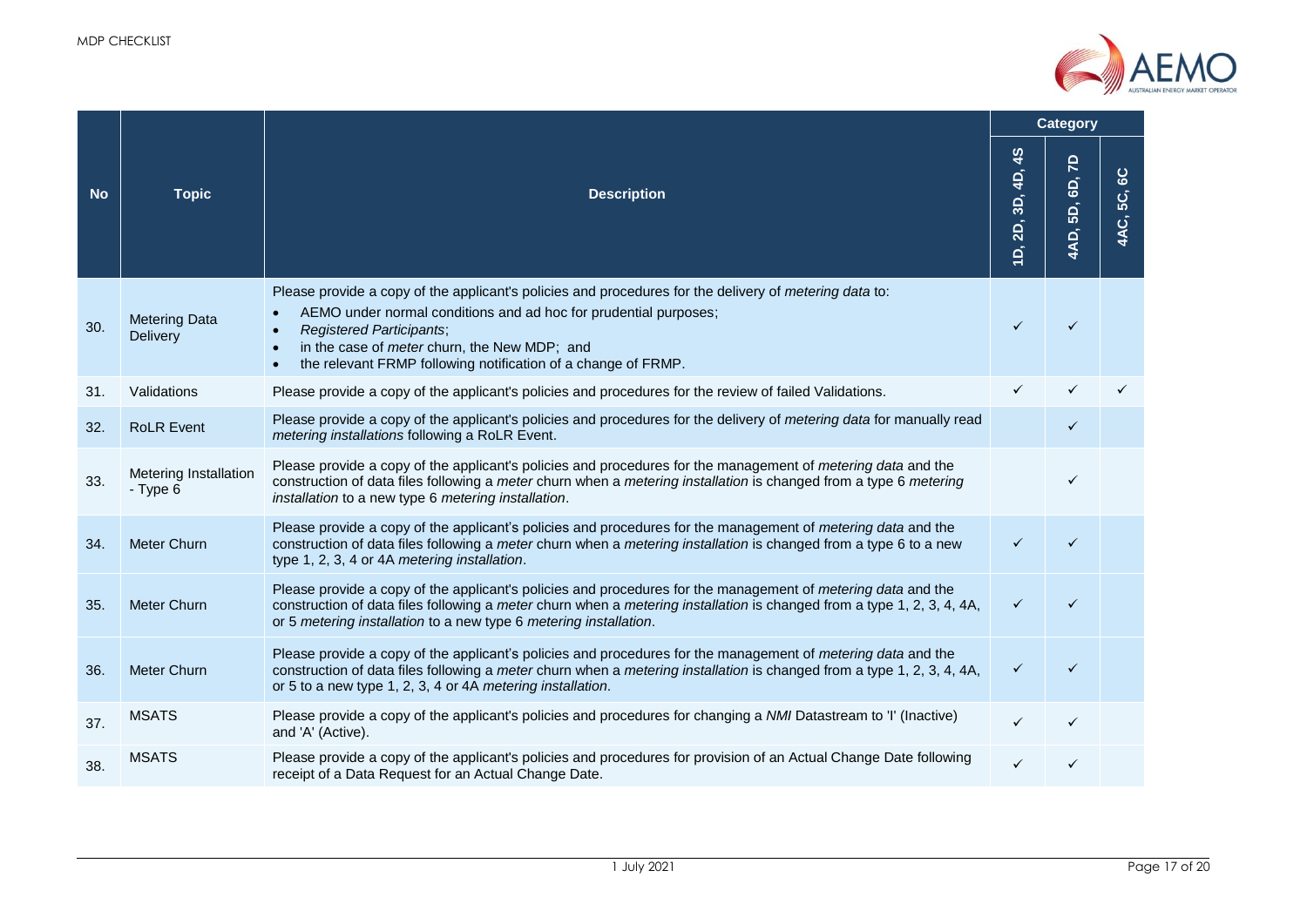

|           |                                                    |                                                                                                                                                                              | Category                       |                    |  |
|-----------|----------------------------------------------------|------------------------------------------------------------------------------------------------------------------------------------------------------------------------------|--------------------------------|--------------------|--|
| <b>No</b> | <b>Topic</b><br><b>Description</b>                 | $\frac{4}{3}$<br>4D,<br>3D,<br><b>2D,</b><br>$\vec{a}$                                                                                                                       | <u>Բ</u><br>GD,<br>5D,<br>4AD, | ပ္စ<br>5C,<br>4AC, |  |
| 39.       | <b>MSATS</b>                                       | Please provide a copy of the applicant's policies and procedures for provision of a NMI suffix upon a request from<br>an MP.                                                 | $\checkmark$                   | ✓                  |  |
| 40.       | <b>MSATS</b>                                       | Please provide a copy of the applicant's policies and procedures for the calculation, population and maintenance<br>of ADL in MSATS.                                         | ✓                              |                    |  |
| 41.       | <b>MSATS</b>                                       | Please provide a copy of the applicant's policies and procedures for updating the NSRD following manual data<br>collection.                                                  | ✓                              | ✓                  |  |
| 42.       | <b>MSATS</b>                                       | Please provide a copy of the applicant's policies and procedures for the management of Objections.                                                                           |                                |                    |  |
| 43.       | Systems                                            | Please provide a copy of the applicant's policies and procedures for the retrieval of metering data (including both<br>online and archive).                                  | ✓                              |                    |  |
| 44.       | <b>Systems</b>                                     | Please provide a copy of the applicant's policies and procedures for the back-up of metering data.                                                                           | ✓                              |                    |  |
| 45.       | <b>Small Customer</b><br>Metering<br>Installations | Please provide a copy of the applicant's security control management plan.                                                                                                   |                                |                    |  |
| 46.       | Security of Metering<br>Installation<br>Passwords  | Please provide a copy of the applicant's policies and procedures for the secure retention of metering installation<br>passwords.                                             | ✓                              |                    |  |
| 47.       | Notification of<br><b>Broken Seals</b>             | Please provide a copy of the applicant's policies and procedures for notifying the MC upon identification of a<br>broken seal at the metering installation.                  | ✓                              |                    |  |
| 48.       | Systems and<br>Testing                             | Please provide a copy of the applicant's policies and procedures for dealing with the administration of data alarms<br>and stop files in communications with AEMO's systems. | ✓                              |                    |  |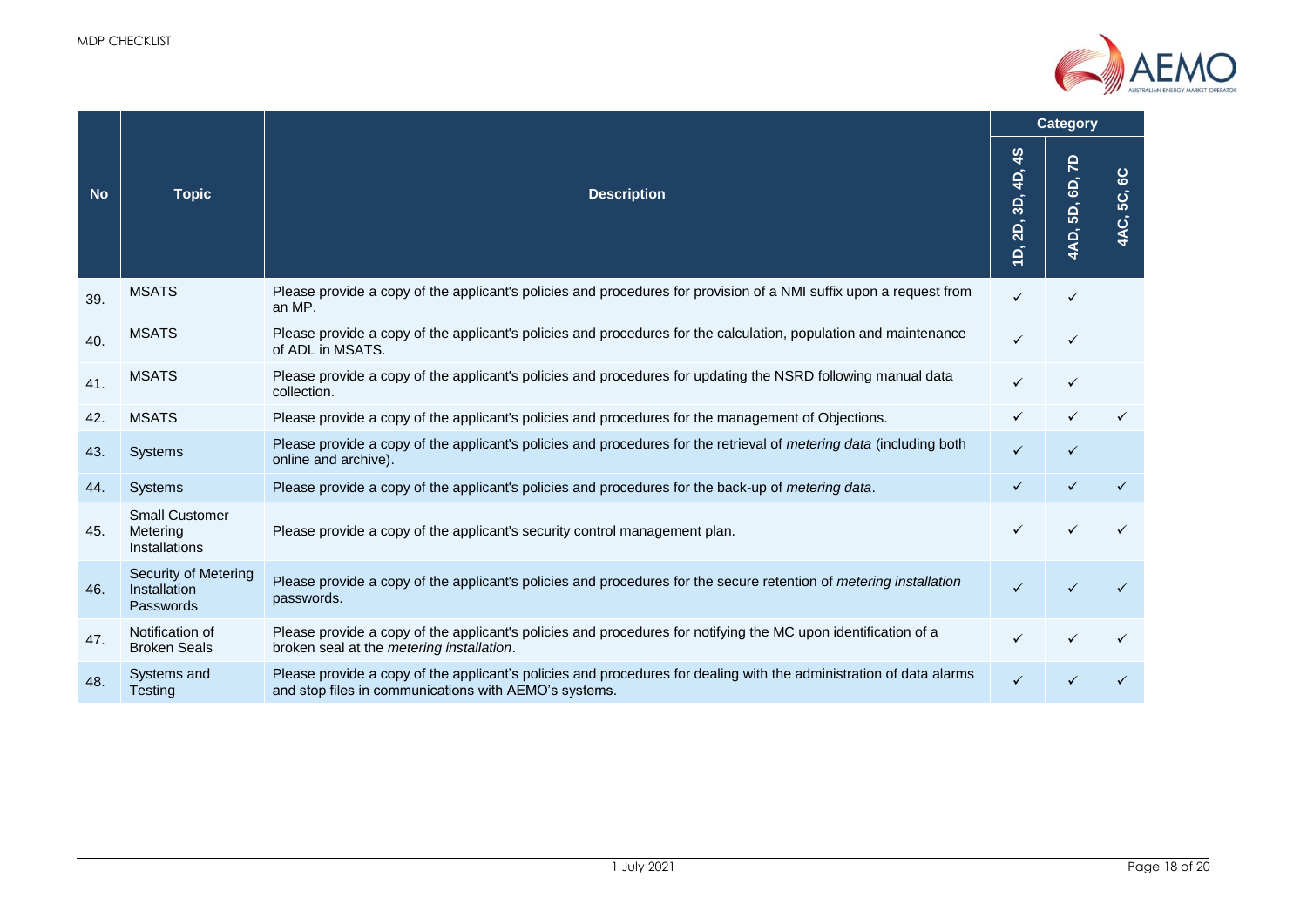

## **6. ENM CHECKLIST**

<span id="page-18-0"></span>

| <b>No</b> | <b>Category</b>                                | <b>Topic</b>                           | <b>Description</b>                                                                                                                                                                                                                                                                                                                                                                                                                                                                                                                                                                                                                                                                                                                                                                                                                                                                                            |
|-----------|------------------------------------------------|----------------------------------------|---------------------------------------------------------------------------------------------------------------------------------------------------------------------------------------------------------------------------------------------------------------------------------------------------------------------------------------------------------------------------------------------------------------------------------------------------------------------------------------------------------------------------------------------------------------------------------------------------------------------------------------------------------------------------------------------------------------------------------------------------------------------------------------------------------------------------------------------------------------------------------------------------------------|
|           |                                                |                                        |                                                                                                                                                                                                                                                                                                                                                                                                                                                                                                                                                                                                                                                                                                                                                                                                                                                                                                               |
| 1.        | Appointment                                    | Appointment                            | Please provide the applicant's policies detailing the conditions under which the applicant could accept<br>appointment as an ENM and provide embedded network management services and the conditions under which<br>such an appointment would no longer be tenable.                                                                                                                                                                                                                                                                                                                                                                                                                                                                                                                                                                                                                                           |
| 2.        | System and<br>Administration                   | <b>Embedded Network</b><br>Information | Please explain how the following records and information are going to be maintained, and provide associated<br>policies and procedures:<br>(a) Type and configuration of metering installations for all child connection points.<br>(b) Subtractive or other arrangements used in respect of the metering installations for all child connection<br>points.<br>(c) Relevant EN wiring information.<br>(d) Version control of EN wiring information.<br>(e) DLFs applicable to each child connection point.<br>Correspondence with all persons.<br>(f)                                                                                                                                                                                                                                                                                                                                                         |
| 3.        | Market Interface<br><b>Functions</b>           | <b>NMI Allocation</b>                  | Please explain how Parent NMIs and Child NMIs will be managed including:<br>(a) Maintaining a register of allocated Child NMIs.<br>(b) NMI allocation to embedded network child connection points.<br>Managing communication with the LNSPs to obtain Embedded Network Code for the Parent NMI.<br>(C)                                                                                                                                                                                                                                                                                                                                                                                                                                                                                                                                                                                                        |
| 4.        | Market Interface<br><b>Functions</b>           | <b>Distribution Loss</b><br>Factors    | Please provide the applicant's processes and procedures for providing AEMO with approved site-specific DLF<br>Codes and the related DLFs by the beginning of March each year.                                                                                                                                                                                                                                                                                                                                                                                                                                                                                                                                                                                                                                                                                                                                 |
| 5.        | Market Interface<br><b>Functions</b>           | <b>MSATS Setup</b>                     | Please provide the applicant's policies, processes and procedures for undertaking the following activities in<br><b>MSATS:</b><br>Creating Child NMIs in MSATS.<br>(a)<br>Identifying and applying the correct DLF Codes to their Child NMIs in MSATS.<br>(b)<br>Identifying, applying, and maintaining the correct TNI Codes to their Child NMIs in MSATS.<br>(c)<br>(d) Updating MSATS NMI Standing Data for their Child NMIs.<br>(e) Child connection points exiting the market.<br>Existing off-market embedded network connection point becoming a child connection point.<br>(f)<br>Maintaining Network Tariff Code for Child NMIs.<br>(g)<br>(h) De-energisation and Re-energisation of Child NMIs.<br>Child NMI Abolishment.<br>(i)<br>Allocating a name to the Parent NMI and providing the name to AEMO in situations where a Child NMI is<br>(i)<br>also a Parent NMI of another embedded network. |
| 6.        | Delivery of Information<br>upon Deregistration | General                                | Please provide the applicant's processes and procedures for providing information to AEMO (or AEMO's<br>nominees) if the ENM is to be deregistered in accordance with the Default and Deregistration Procedure.                                                                                                                                                                                                                                                                                                                                                                                                                                                                                                                                                                                                                                                                                               |